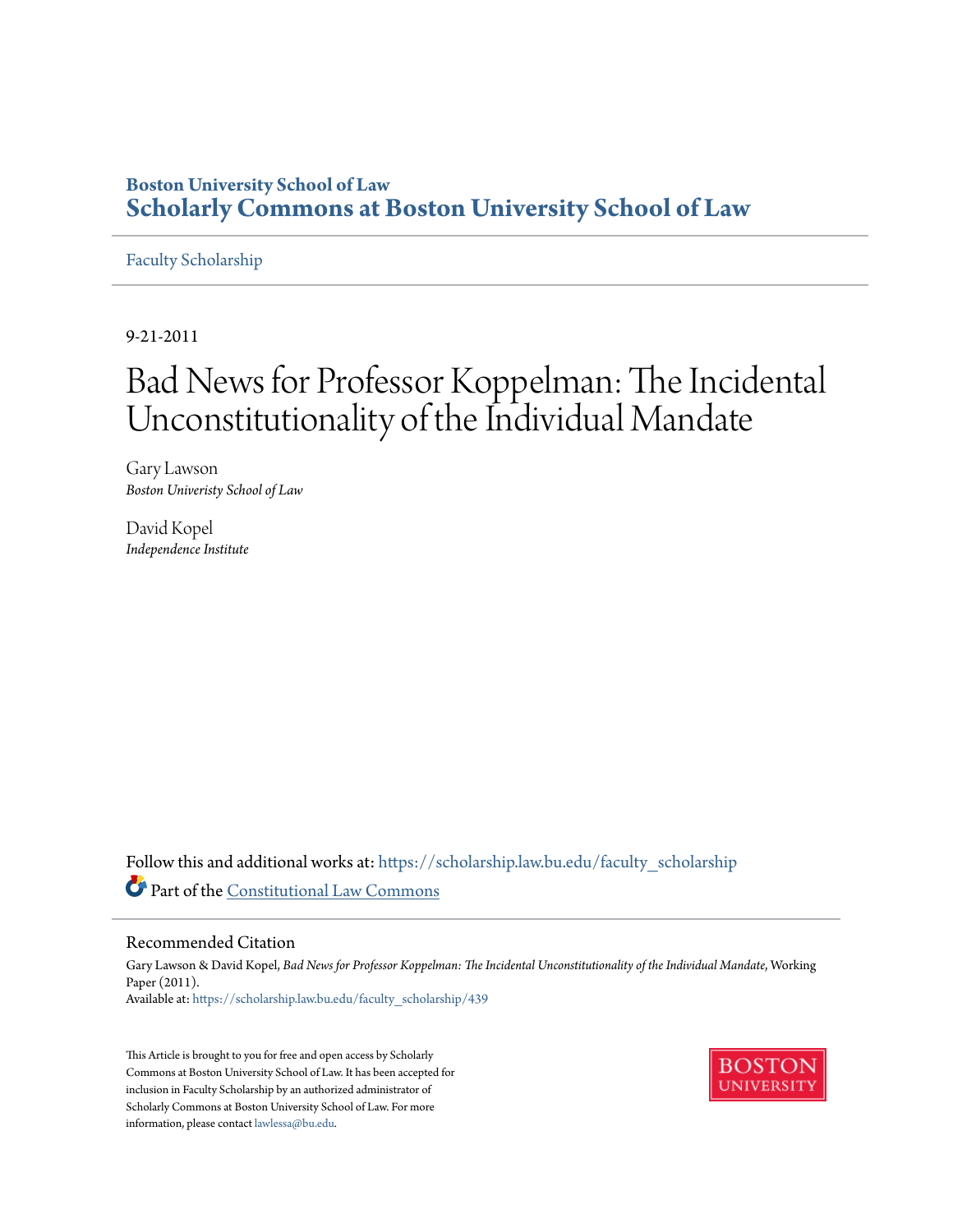# **BAD NEWS FOR PROFESSOR KOPPELMAN: THE INCIDENTAL UNCONSTITUTIONALITY OF THE INDIVIDUAL MANDATE**

In *Bad News for Mail Robbers: The Obvious Constitutionality of Health Care Reform*, [1](#page-1-0) Professor Andrew Koppelman concludes that the individual mandate in the Patient Protection and Affordable Care Act (PPACA)<sup>[2](#page-1-1)</sup> is constitutionally authorized as a law "necessary and proper for carrying into Execution"<sup>[3](#page-1-2)</sup> other aspects of the PPACA. Indeed, he is so convinced that he characterizes constitutional objections to the law as "silly,"<sup>[4](#page-1-3)</sup> "urban legends,"<sup>[5](#page-1-4)</sup> "radical and destructive,"<sup>[6](#page-1-5)</sup> and "undertaken in the spirit of a saboteur in wartime."<sup>[7](#page-1-6)</sup>

To the contrary, the Necessary and Proper Clause does not authorize the individual mandate.<sup>8</sup> That conclusion straightforwardly emerges from careful study of the Clause's origin,

<span id="page-1-5"></span>

<sup>&</sup>lt;sup>1</sup> 121 YALE L.J. ONLINE 1 (2011), http://yalelawjournal.org/2011/04/26/koppelman.html.<br><sup>2</sup> Pub. L. No. 111 148, 124 Stot, 110 (2010), smanded by Health Care and Education I

<span id="page-1-1"></span><span id="page-1-0"></span> $2$  Pub. L. No. 111-148, 124 Stat. 119 (2010), amended by Health Care and Education Reconciliation Act of 2010, Pub. L. No. 111-152, 124 Stat. 1029 (to be codified primarily in scattered sections of 42 U.S.C.). Section 1501(b) of the PPACA mandates that "[a]n applicable individual shall for each month beginning after 2013 ensure that the individual, and any dependent of the individual who is an applicable individual, is covered under minimum essential [health insurance] coverage for such month" or else face a monetary "penalty." 124 Stat. at 244 (to be codified at 26 U.S.C. § 5000A(a)-(b)(1)). The criteria for "minimum essential coverage" are defined in section 1501(b), 124 Stat. at 248 (to be codified at 26 U.S.C. § 5000A(f)), and the Act provides exceptions for prisoners and some members of narrowly-defined religious communities. § 1501(b), 124 Stat. at 246 (to be codified at 26 U.S.C. §§ 5000A(d)(2)-(4)).

<span id="page-1-2"></span> $^{3}$  U.S. CONST. art. I, § 8, cl. 18.

<span id="page-1-3"></span><sup>&</sup>lt;sup>4</sup> Koppelman, *supra* note 1, at 2.<br>
<sup>5</sup> *Id.* at 23.<br>
<sup>6</sup> *Id.* at 19 n.86.<br>
<sup>7</sup> *Id.* at 11.

<span id="page-1-4"></span>

<span id="page-1-6"></span>

<span id="page-1-7"></span><sup>&</sup>lt;sup>8</sup> For lack of space, we do not address in depth whether the mandate can be justified as a regulation of "Commerce" ... among the several States," U.S. CONST. art. I, § 8, cl. 3, or as some species of tax. With respect to the Commerce Clause, we observe only that Professor Koppelman's argument relies on a peculiar understanding of commerce (drawn from Jack Balkin) as encompassing "all interaction between people." Koppelman, *supra* note 1, at 13. *See* Jack M. Balkin, *Commerce*, 109 MICH. L. REV. 1, 5 (2010). This is an implausible understanding of the word "commerce" as it appears in the Commerce Clause, even if it might be a plausible understanding of the word in certain religious or literary contexts. *See* Robert G. Natelson & David B. Kopel, *Commerce in the Commerce Clause: A Response to Jack Balkin*, 109 MICH. L. REV. FIRST IMPRESSIONS 55 (2010), http://www.michiganlawreview.org/articles/commerce-in-the-commerce-clause-a-response-to-jack-balkin.

With respect to treating the individual mandate as a tax, Professor Koppelman refuses to accept the clear distinction drawn within the PPACA between taxes and penalties. The mandate provision prescribes a "penalty,"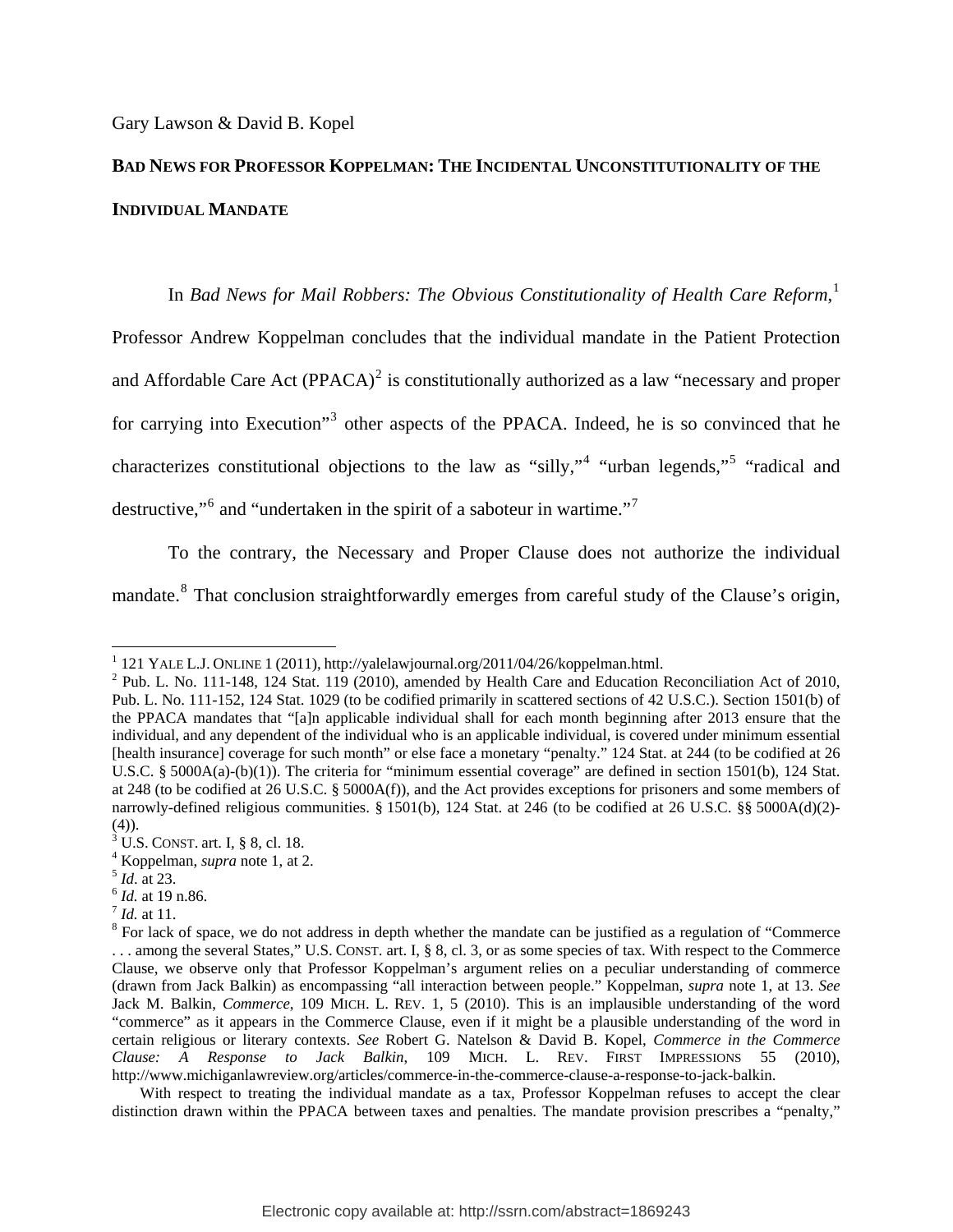purpose, and meaning. The results of several such studies are collected in a recent book on the clause's intellectual antecedents.<sup>[9](#page-1-7)</sup> We draw heavily on that book in this Essay, though we do not claim that all of the book's authors would necessarily endorse all of the modern uses that we make of their purely originalist research.

The Necessary and Proper Clause incorporates basic norms drawn from eighteenthcentury agency law, administrative law, and corporate law. From agency law, the Clause embodies the venerable doctrine of principals and incidents: a law enacted under the clause must

<u> 1989 - Andrea Santa Andrea Andrea Andrea Andrea Andrea Andrea Andrea Andrea Andrea Andrea Andrea Andrea Andr</u>

Nor do we address here Professor Koppelman's odd suggestion, also drawn from Jack Balkin, that the Constitution (no doubt to Justice Holmes's dismay) enacts Mr. Mancur Olson's *The Logic of Collective Action* by providing a general authorization to Congress to fix any national problems. *See* Koppelman, *supra* note 1, at 12-13. Such a notion was presented as Resolution VI of the Virginia Plan but was not adopted by the Convention. For a detailed critique of the modern attempt to read Resolution VI into the Constitution, see Kurt T. Lash, *"Resolution VI": The Virginia Plan and Authority to Resolve "Collective Action Problems" Under Article I, Section 8* (Ill. Pub. Law & Legal Theory Research Paper Series, Paper No. 10-40, 2011), *available at* http://ssrn.com/abstract=1894737. Lash points out that the Philadelphia Convention did *not* read the enumerated powers of Article I, Section 8 as adopting Resolution VI; to the contrary, after the Committee of Detail had presented the draft Constitution, the Convention considered and rejected a proposal by James Madison to create a federal power to charter corporations for internal improvements. *Id.* at 26-28. If the Convention had read Article I the way that Balkin does, Madison would not have needed to offer such an amendment to expand federal powers in a particular way he thought desirable, since the subject of his amendment would have been within the scope of Resolution VI. *Id.* at 28. So Resolution VI is not part of the original intent of the drafters.

Nor is it part of the original public meaning. As Lash explains, Resolution VI formed *no* part of public discussion during the ratification period. *Id.* at 33-35. Balkin attempts to point to a single mention of Resolution VI by James Wilson. Balkin, *supra*, at 11 (quoting James Wilson in the Philadelphia Ratifying Convention, 2 JONATHAN ELLIOT, THE DEBATES IN THE SEVERAL STATE CONVENTIONS ON THE ADOPTION OF THE FEDERAL CONSTITUTION, AS RECOMMENDED BY THE GENERAL CONVENTION AT PHILADELPHIA, IN 1787, at 424-25 (2d ed. 1876) [hereinafter ELLIOT'S DEBATES]). But Lash shows that Balkin is mistaken. Wilson never mentioned Resolution VI; Wilson was discussing a different (and never-adopted) resolution by Connecticut's Roger Sherman. Lash, *supra*, at 33-35. Thus, Resolution VI was not part of the original public meaning or the original intent of the Constitution.

 $9$  Gary Lawson, Geoffrey P. Miller, Robert G. Natelson & Guy I. Seidman, The Origins of the NECESSARY AND PROPER CLAUSE (2010) [hereinafter ORIGINS]. The book collects and integrates three independent lines of research concerning the legal and intellectual origins of the Necessary and Proper Clause. All of those lines converge on some common themes that form the foundation for this Article.

Pub. L. No. 111-148, § 1501(b), 124 Stat. 119, 244 (to be codified at 26 U.S.C. § 5000A(b)(1)), for failing to maintain health insurance, while other provisions in the bill (some of which have since been modified or repealed) had no trouble at all using the word "tax." *See, e.g.*, PPACA, § 9001, 9015, 9017, 10906, 10907, 124 Stat. at 847, 870, 872, 1020, 1020. Perhaps that is why no federal court has yet accepted the suggestion that the mandate's "penalty" provision be treated as a tax under the Constitution. *See, e.g.*, Virginia *ex rel.* Cuccinelli v. Sebelius, 728 F. Supp. 2d 768, 786-87 (E.D. Va. 2010). *But cf.* Liberty Univ. v. Geithner, 2011 WL 3962915, at \*5-6 (4th Cir. 2011) (finding the individual mandate's penalty provision to be a tax for purposes of the Anti-Injunction Act but specifically noting that the word "tax" can have a broader meaning under federal statutes than under the Constitution). And if one can (as Professor Koppelman urges) simply re-characterize the penalty provision in the PPACA as a tax, one can presumably re-characterize any federal fine as a tax—which is a result that would no doubt surprise the drafters and ratifiers of the Eighth Amendment. *See* U.S. CONST. amend. VIII (prohibiting, inter alia, "excessive fines").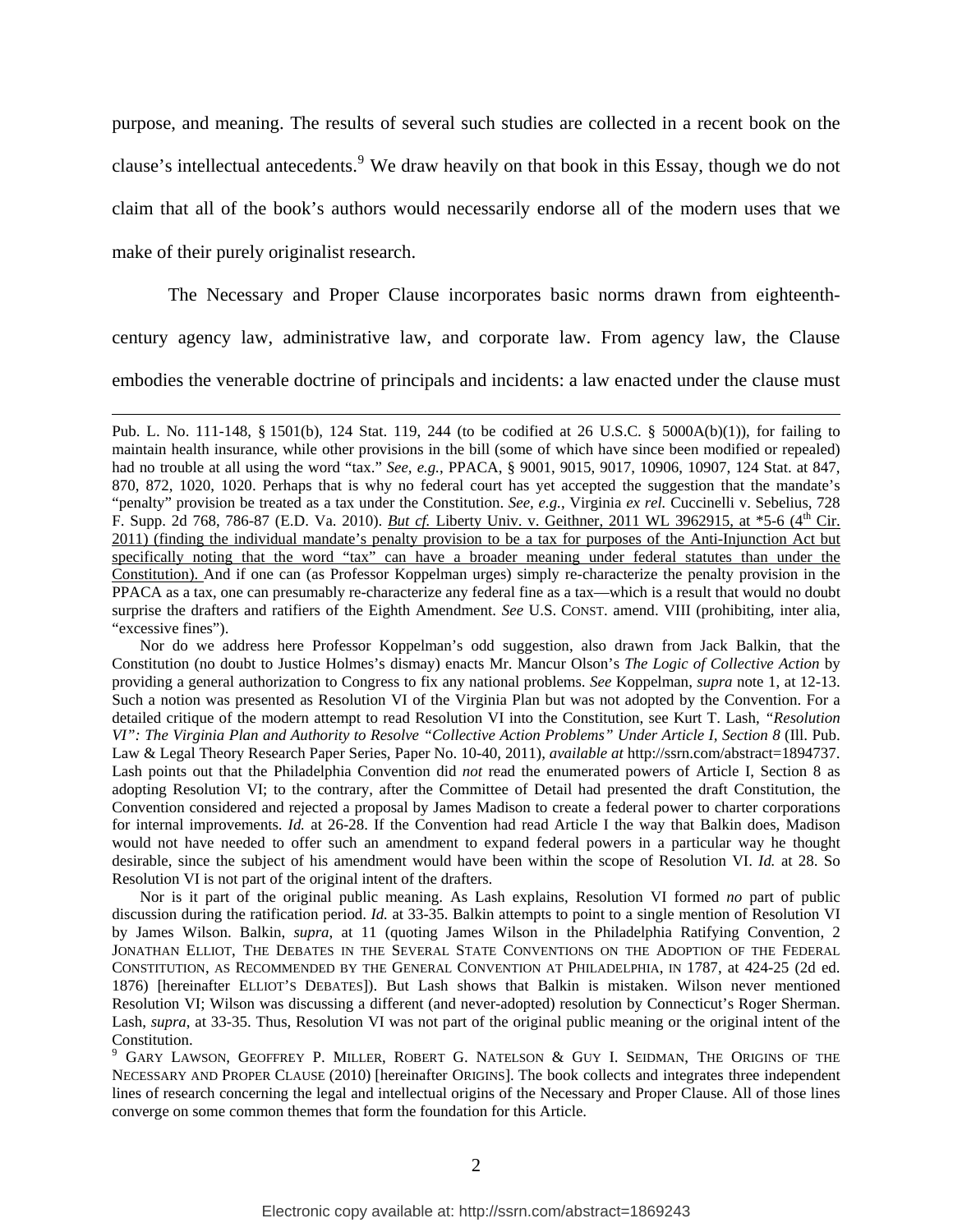exercise a subsidiary rather than an independent power, must be important or customary to achievement of a principal end, and must conform to standard fiduciary obligations. Importantly, that first requirement of subsidiarity must be satisfied *before* one inquires whether a law is important or customary ("necessary") or within fiduciary boundaries ("proper").

From administrative law, the Necessary and Proper Clause embodies the principle of reasonableness in the exercise of delegated power. This requires conformance with a set of fiduciary norms similar to those drawn from agency law, including the norms of acting only within delegated jurisdiction and of treating all persons subject to a public agent's power impartially. Evidence from eighteenth-century corporate law—and the Constitution was widely recognized in the Founding era as a type of corporate charter—confirms these conclusions about the meaning of the phrase "necessary and proper for carrying into Execution," though for lack of space we do not pursue that aspect of the Clause's provenance here.<sup>[10](#page-3-0)</sup>

These principles, while perhaps strange-sounding to modern ears, were perfectly obvious to the Founding generation, which is why the standard materials of constitutional research—such as the Convention and ratification debates—seem to say relatively little about them.<sup>[11](#page-3-1)</sup> Moreover, they are consistent with Supreme Court decisions relevant to the application of the Necessary and Proper Clause to the individual mandate. Those principles drove Chief Justice Marshall's

<span id="page-3-0"></span><sup>&</sup>lt;sup>10</sup> For a discussion of the historical corporate law context of the Necessary and Proper Clause, see Geoffrey P.

<span id="page-3-1"></span>Miller, *The Corporate Law Background of the Necessary and Proper Clause*, *in ORIGINS*, *supra* note 9, at 144.<br><sup>11</sup> A phalanx of scholars, from across a spectrum of political beliefs, has lamented the apparent absence in drafting and ratifying history of relevant materials on the Necessary and Proper Clause. *See*, *e.g.*, JOSEPH M. LYNCH, NEGOTIATING THE CONSTITUTION: THE EARLIEST DEBATES OVER ORIGINAL INTENT 4 (1999) (suggesting that the Necessary and Proper Clause is "a masterpiece of enigmatic formulation"); Randy E. Barnett, *The Original Meaning of the Necessary and Proper Clause*, 6 U. PA. J. CONST. L. 183, 185 (2003) ("The Necessary and Proper Clause was added to the Constitution by the Committee of Detail without any previous discussion by the Constitutional Convention. Nor was it the subject of any debate from its initial proposal to the Convention's final adoption of the Constitution."); Mark A. Graber, *Unnecessary and Unintelligible*, 12 CONST. COMMENT. 167, 168 (1995) (suggesting that the Committee of Detail "gave no hint why it chose the language it did"). There are, in fact, plenty of materials available on the origins and purposes of the clause; they are just found in places where constitutional scholars do not usually look.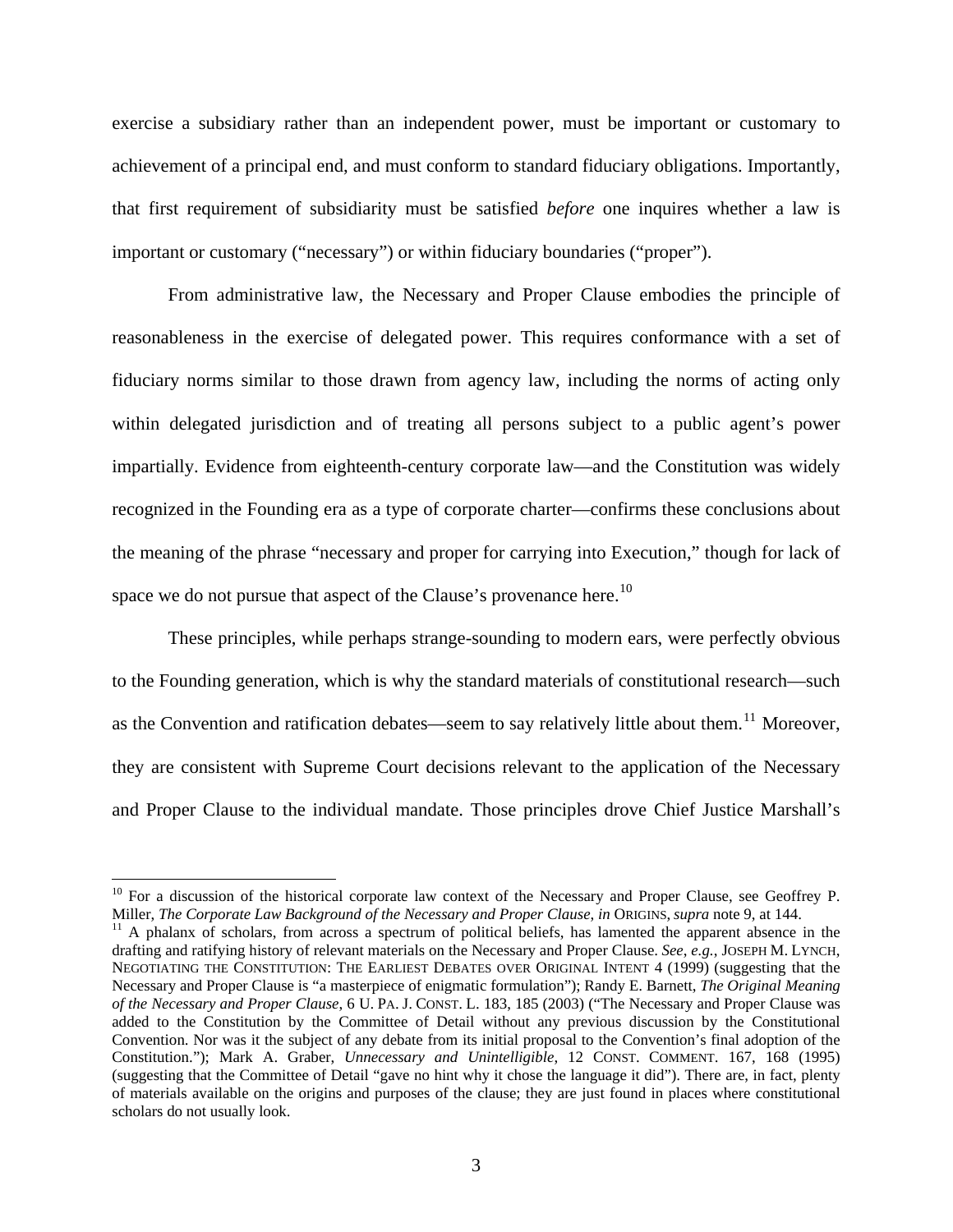opinion in *McCulloch v. Maryland*<sup>[12](#page-4-0)</sup> to the point that the opinion is close to incomprehensible without a firm grounding in them. They further explain why the individual mandate is not a law "necessary and proper for carrying into Execution" federal powers,[13](#page-4-1) even under post-New Deal case law, for two reasons.

First, the power to order someone to purchase a product is not a power subordinate or inferior to other powers. It is a power at least as significant—or, in eighteenth-century language, as "worthy" or of the same "dignity"—as the power to regulate insurance pricing and rating practices.[14](#page-4-2) It is therefore not incidental to other powers exercised by Congress in the PPACA and must be separately enumerated if it is to exist.

Second, the doctrine of principals and incidents and the principle of reasonableness both embody the fiduciary norm that agents exercising delegated power must treat multiple principals subject to those agents' power impartially. Interpreting the Necessary and Proper Clause to allow Congress to force private dealings with preferred sellers of products fails that basic fiduciary norm, as illustrated by founding-era concerns about Congress invalidly using the Necessary and Proper Clause power to create monopolies. Therefore, if the individual mandate is constitutional, it is *not* by virtue of the Necessary and Proper Clause.

  $12$  17 U.S. (4 Wheat.) 316 (1819).

<span id="page-4-2"></span><span id="page-4-1"></span><span id="page-4-0"></span><sup>&</sup>lt;sup>13</sup> U.S. CONST. art. I, § 8, cl. 18.<br><sup>14</sup> We are assuming for purposes of this Essay that Congress has power under the Commerce Clause to regulate health insurance pricing and rating practices. *See* United States v. Se. Underwriters Ass'n, 322 U.S. 533 (1944). As a matter of original meaning, that proposition is dubious at best. *See* Gibbons v. Ogden, 22 U.S. (9 Wheat.) 1, 203 (1824) (noting that among the powers "not surrendered to the general government" are "health laws of every description"); Robert G. Natelson & David B. Kopel, *"Health Laws of Every Description": John Marshall's Ruling on a Federal Health Care Law*, 12 ENGAGE 49, 50-51 (2011), *available at* http://www.fedsoc.org/doclib/20110603\_NatelsonKopelEngage12.1.pdf. For most of America's history the Supreme Court adhered to the original understanding that "commerce" encompassed only the buying and selling of goods among merchants, together with certain tightly related activities: transportation, international brokerage, consignment, commercial paper, and cargo insurance. *See, e.g.*, Paul v. Virginia, 75 U.S. (8 Wall.) 168, 183 (1868) (holding unanimously that insurance contracts "are not articles of commerce in any proper meaning of the word"). The recognition that insurance, and specifically the formation of insurance contracts, is not "commerce" in the constitutional sense, was abandoned (with precious little originalist analysis) in *South-Eastern Underwriters*. *See* Rob Natelson & David Kopel, *Health Insurance Is Not "Commerce"*, NAT'L L.J., Mar. 28, 2011, http://www.law.com/jsp/nlj/PubArticleNLJ.jsp?id=1202487886015.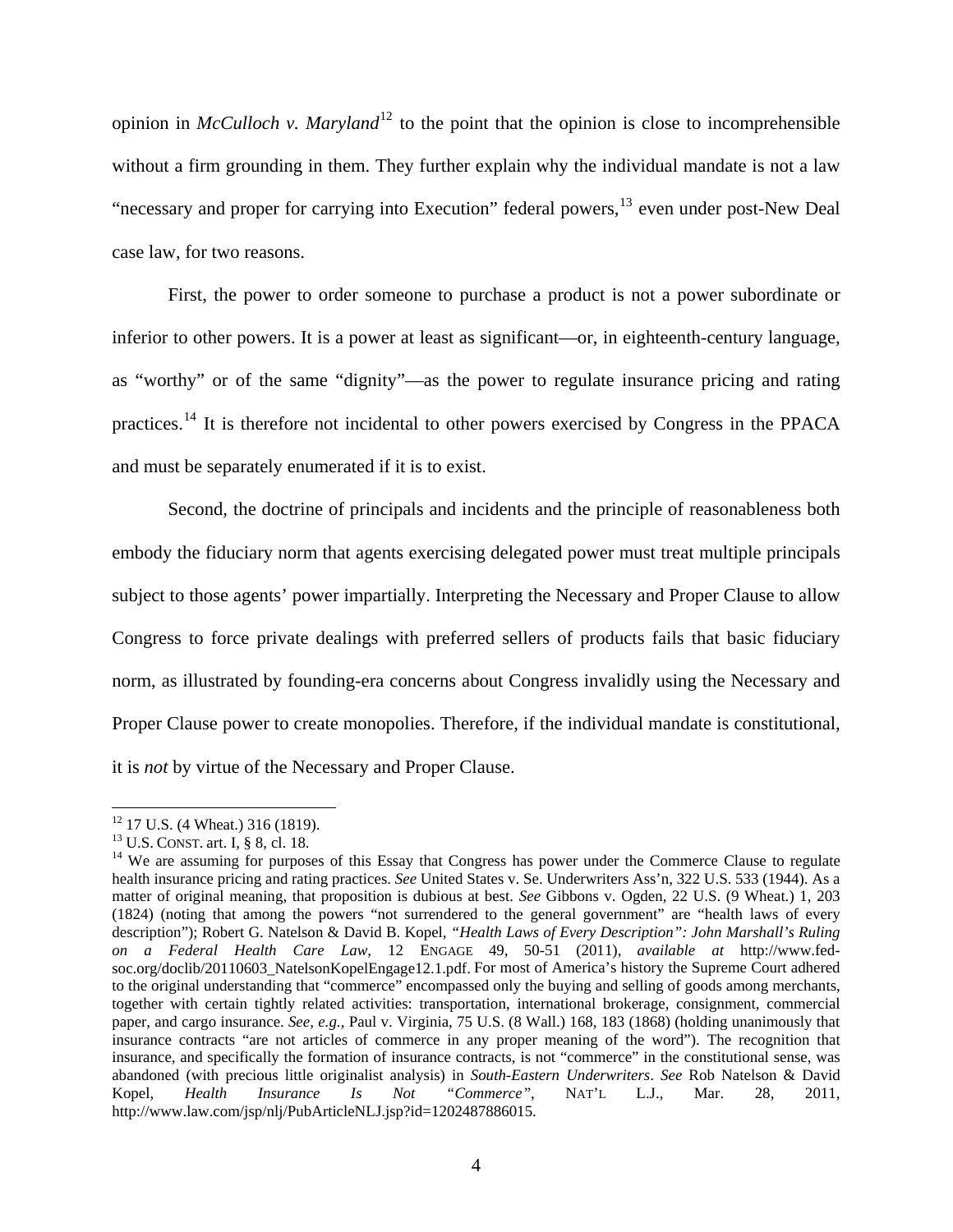#### **I. Agency Law and the Necessary and Proper Clause**

To understand why the Necessary and Proper Clause does not validate the individual mandate, it is necessary to understand the Clause's origins in agency law. Those origins demonstrate that the first question to ask is not whether the mandate is "necessary and proper" to the accomplishment of some permissible governmental end (though it may well be neither of those things) but rather whether the mandate is an exercise of power *inferior or subordinate* to the federal government's enumerated *principal* powers.

# *A. Agency Law Fundamentals: Principals, Incidents, and Necessity*

The law of agency was central to legal and economic life in the founding era. Ordinary citizens often employed agents such as managers and brokers in their business affairs, and citizens frequently themselves acted as agents, such as executors or guardians.<sup>[15](#page-5-0)</sup> Accordingly, the general contours of agency law were familiar to a wide range of eighteenth-century Americ ans.

specification, the background assumption was that grants of authority carried with them certain The bedrock obligation of the eighteenth-century agent<sup>[16](#page-5-1)</sup> was to act only within granted authority. The express terms of an agency instrument could, of course, be the *sole* source of the agent's granted authority if the instrument so specified.<sup>[17](#page-5-2)</sup> But in the absence of such a clear

<span id="page-5-0"></span><sup>15</sup> *See* Robert G. Natelson, *The Legal Origins of the Necessary and Proper Clause*, *in* ORIGINS, *supra* note 9, at 52, 56.

<span id="page-5-1"></span><sup>&</sup>lt;sup>16</sup> Much of agency law today remains essentially as it was centuries ago. Because the Necessary and Proper Clause was drafted and ratified in the late eighteenth century, we discuss here only the agency principles that were known to and held by members of the founding generation.

<span id="page-5-2"></span><sup>&</sup>lt;sup>17</sup> Article II of the Articles of Confederation, for example, directly specified that express terms fully defined the scope of powers granted to Congress by providing that "[e]ach state retains its sovereignty, freedom and independence, and every Power, Jurisdiction and right, which is not by this confederation *expressly* delegated to the United States, in Congress assembled." ARTICLES OF CONFEDERATION OF 1781, art. II (emphasis added).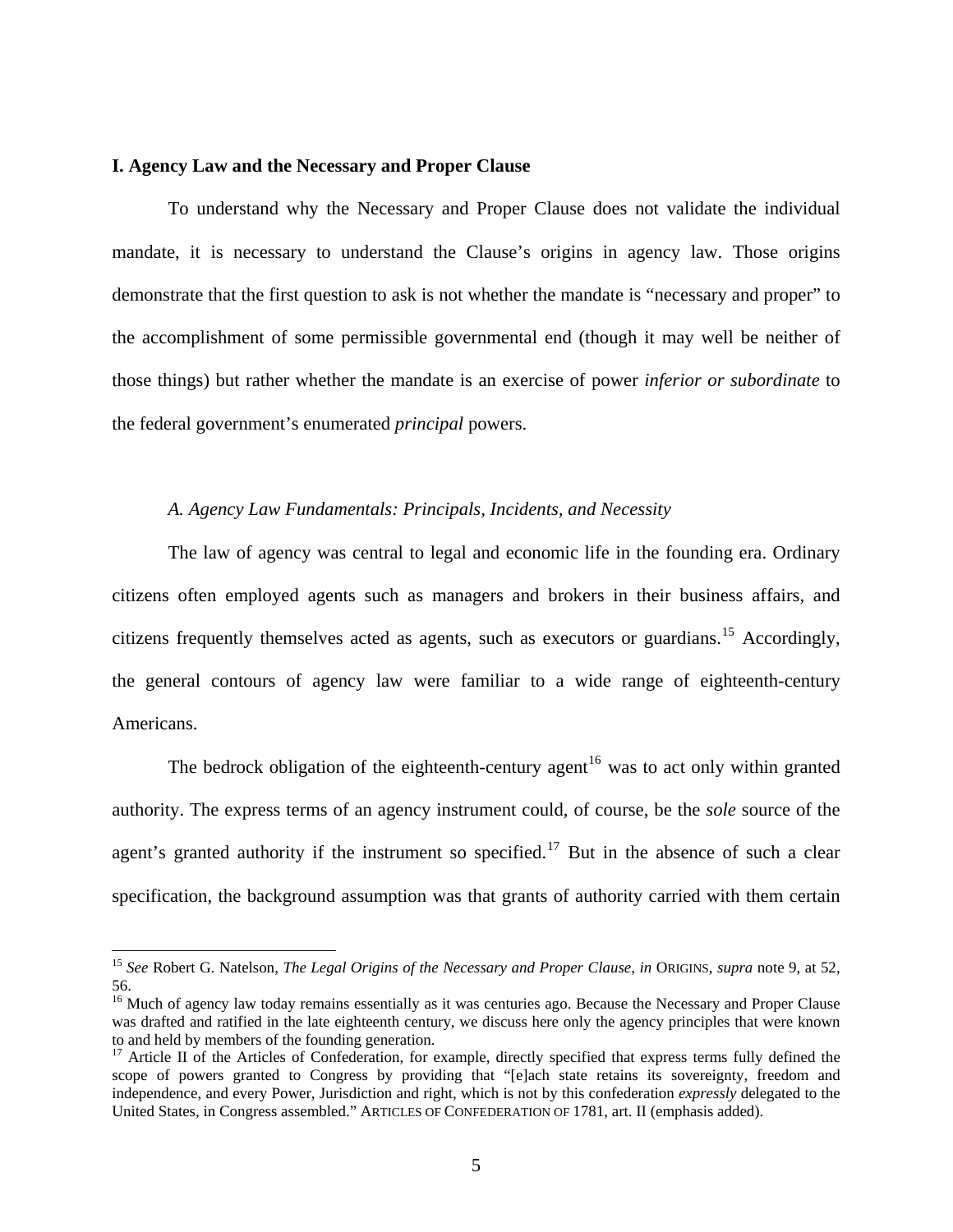incidental or implied powers for executing the express powers.<sup>[18](#page-6-0)</sup> As William Blackstone put it, "A subject's grant shall be construed to include many things, besides what are expressed, if necessary for the operation of the grant." $19$ 

To determine the scope of an agent's implied powers, the law employed the doctrine of *principals and incidents*. An incident, to persons in the founding era, was "a thing necessarily depending upon, appertaining to, or following another thing that is more worthy or principal."<sup>[20](#page-6-2)</sup> To be an incident,

> an interest had to be less important or less valuable than its principal. The term "merely" was often applied to incidents, as was the word "only." An incident was always subordinate to or dependent on the principal. The courts sometimes phrased the latter requirement by stating that an incident could not comprise a subject matter independent of its principal nor could it change the nature of the grant. $^{21}$  $^{21}$  $^{21}$

For example, a power to manage lands might carry as an incident a power to make short-term leases but would not carry as an incident a power to sell a portion of the property.<sup>[22](#page-6-4)</sup> The power to sell was independent of, or as "worthy" as, the power to manage.

Being dependent upon or inferior to a principal right or power was a precondition to being an incident but was not itself sufficient. As is illustrated by the above-quoted passages from Blackstone's *Commentaries* and Giles Jacobs's widely-used *A New Law-Dictionary*, an additional touchstone for determining the existence of incidents, or incidental powers, was *necessity*. [23](#page-6-5)

<span id="page-6-0"></span><sup>&</sup>lt;sup>18</sup> *See* Natelson, *supra* note 15, at 60.<br><sup>19</sup> 2 WILLIAM BLACKSTONE, COMMENTARIES \*347.

<span id="page-6-4"></span>

<span id="page-6-3"></span><span id="page-6-2"></span><span id="page-6-1"></span><sup>&</sup>lt;sup>20</sup> GILES JACOB, A NEW LAW-DICTIONARY (London, Strahan et al., 10th ed. 1782).<br><sup>21</sup> Natelson, *supra* note 15, at 61-62 (footnotes omitted).<br><sup>22</sup> See 3 CHARLES VINER, A GENERAL ABRIDGEMENT OF LAW AND EQUITY 538-40 (Londo (noting that the bailiff of a manor "cannot *exchange the lord's land*," but that if he *"leased the land* . . . he has thereof authority").

<span id="page-6-5"></span><sup>&</sup>lt;sup>23</sup> It was commonplace in eighteenth-century legal sources to describe incidents as "necessarily" following or depending upon principals. For many additional examples, see Natelson, *supra* note 15, at 61 n.26.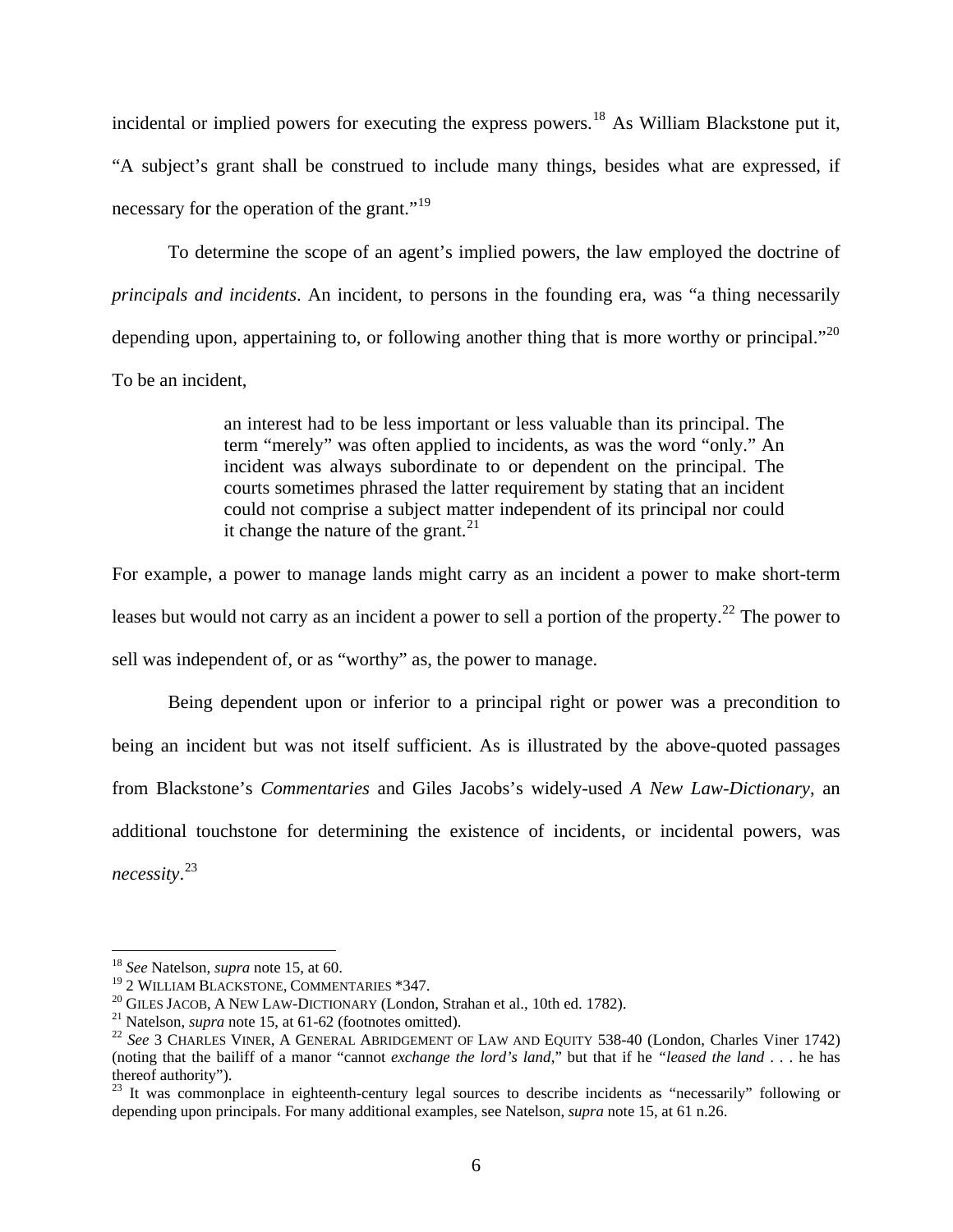The term "necessity," in this context, had a conventional and well-understood meaning, encompassing three circumstances that could establish that a right or power was potentially (assuming appropriate inferiority to a principal) an incident. First, a right or power was necessary, and therefore potentially an incident, if it was indispensable to the use of the principal; for example, a power to remove corporate officers is incidental to a corporation because it is "as necessary for the well governing [of] a corporation as an incidental power to make by-laws."<sup>[24](#page-7-0)</sup> Second, a right or power was necessary if its absence would seriously impair the value of the principal; for example, fish (personal property) are incident to the pond containing them (real property) because "they are so annexed to and so necessary to the well-being of the [real-property] inheritance, that they shall accompany the land wherever it vests."<sup>[25](#page-7-1)</sup> Third, a right or power was necessary if it customarily accompanied the principal; for example, a factor (a person selling goods as an agent for someone else) could have the incidental power to extend credit to the customer if offering credit was customarily a power held by factors for the particular type of goods. $26$  The doctrine of necessity made good sense, as these three circumstances reasonably approximated the situations in which parties would likely have intended the incidental right or power to accompany the principal grant. An agency instrument, against the backdrop of the law governing incidental powers, could limit the agent's powers to those expressly granted (thereby precluding exercise of incidental powers), could confer incidental powers that confirmed or duplicated what the law would have implied as incidental, or

<span id="page-7-0"></span><sup>&</sup>lt;sup>24</sup> The King v. Richardson, (1757) 96 Eng. Rep. 1115 (K.B.) 1127; 2 Keny. 85, 119

<span id="page-7-1"></span>

<span id="page-7-2"></span><sup>&</sup>lt;sup>26</sup> See Anonymous,  $(1701)$  88 Eng. Rep. 1486 (K.B.); 12 Mod. 514-15 ("Every factor of common right is to sell for ready money. But if he be a factor in a sort of dealing or trade where the usage is for factors to sell on trust, there, if he sell to a person of good credit at that time, and he afterwards becomes insolvent, the factor is discharged").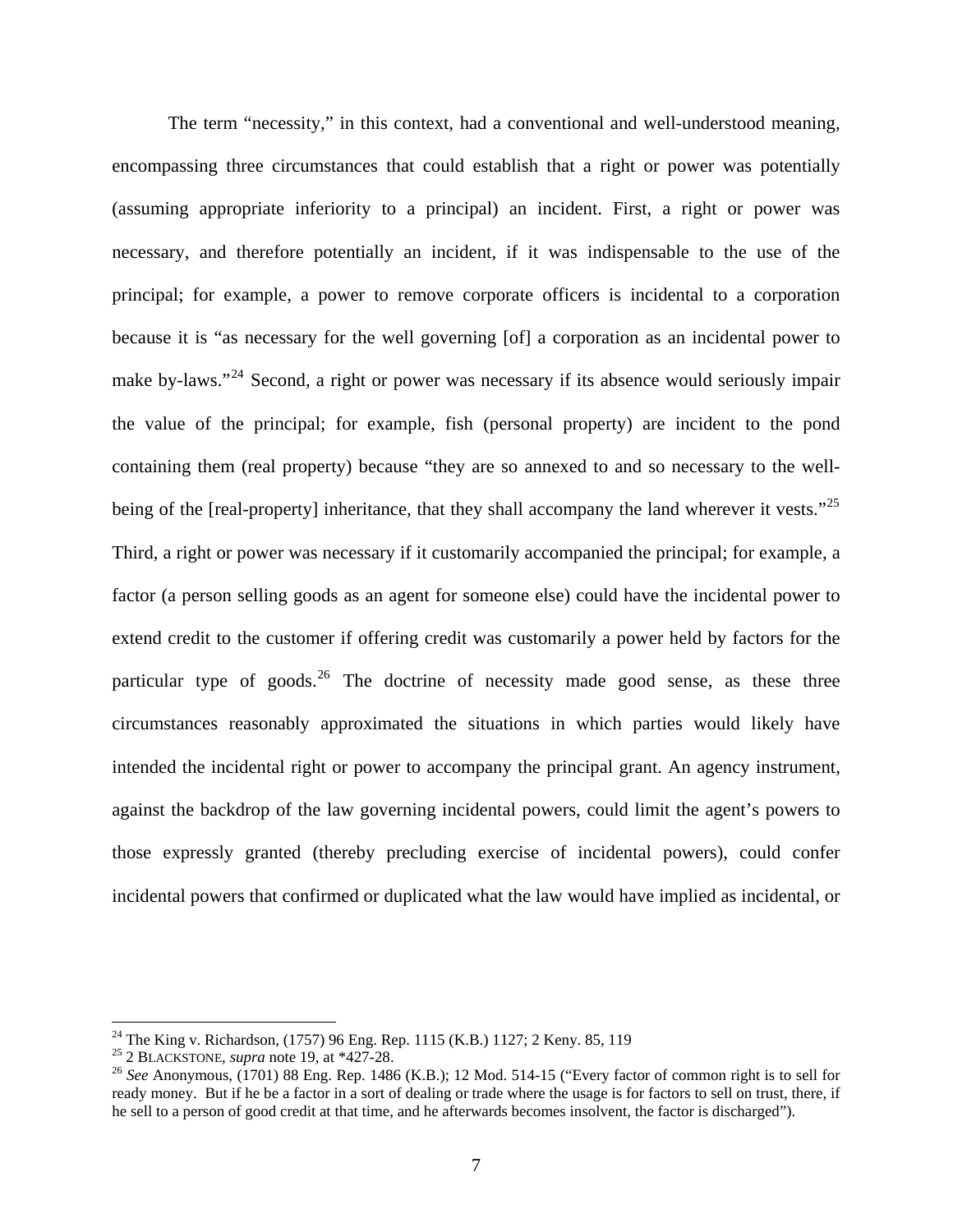could confer specific incidental powers that were either narrower or broader in scope than the common law baseline of incidents.<sup>[27](#page-8-0)</sup>

By the eighteenth century, there was a wide array of adjectives available to drafters of agency instruments to describe an agent's incidental power. "Some documents relied only on a single standard, such as 'necessary,' 'needful,' 'proper,' and 'fit.' Others employed 'necessary and proper,' 'necessary or proper,' 'needful and necessary,' 'necessary or useful,' 'necessary and convenient,' 'necessary and expedient'—and so on."[28](#page-8-1) Obviously, of most interest here are grants of "necessary and proper" powers to agents—which is grammatically the *most* restrictive formula readily available to a drafter in the late eighteenth century because it conjoins ("and") the separate requirements of necessity and propriety and does not expressly make the agent the judge of either necessity or propriety (by, for instance, allowing the agent to act in such ways as the agent "shall think fit" or "shall judge it necessary and proper"). In that context, *necessity* described the requisite attachment of the incidental power to its principal end, while *propriety* described conformance with other fiduciary norms, such as the duty of impartiality, the duty of good faith, and the primary duty to stay within the scope of granted authority.<sup>[29](#page-8-2)</sup>

It is true that both necessity and propriety, in these senses, would generally be implied as part of the agency relationship even in the absence of such clauses. But, as Lord Coke explained in the sixteenth century, including such language defining the agent's incidental powers would "declare and express to laymen  $\dots$  what the law requires in such cases."<sup>[30](#page-8-3)</sup> As Chief Justice Marshall affirmed, "the insertion of the words *necessary and proper* in the last part of the 8th

<span id="page-8-0"></span><sup>&</sup>lt;sup>27</sup> See Natelson, *supra* note 15, at 72-78 (describing five broad categories of power-granting clauses, some of which expressly permitted agents to subjectively determine if the stated conditions had been satisfied).<br><sup>28</sup> *Id.* at 70.<br><sup>29</sup> *See* Natelson, *supra* note 15, at 79-80.

<span id="page-8-2"></span><span id="page-8-1"></span>

<span id="page-8-3"></span><sup>&</sup>lt;sup>30</sup> Boroughe's Case, (1596) 76 Eng. Rep. 1043 (K.B.) 1044-45; 4 Co. Rep. 72 b, 73 b (reporter's commentary).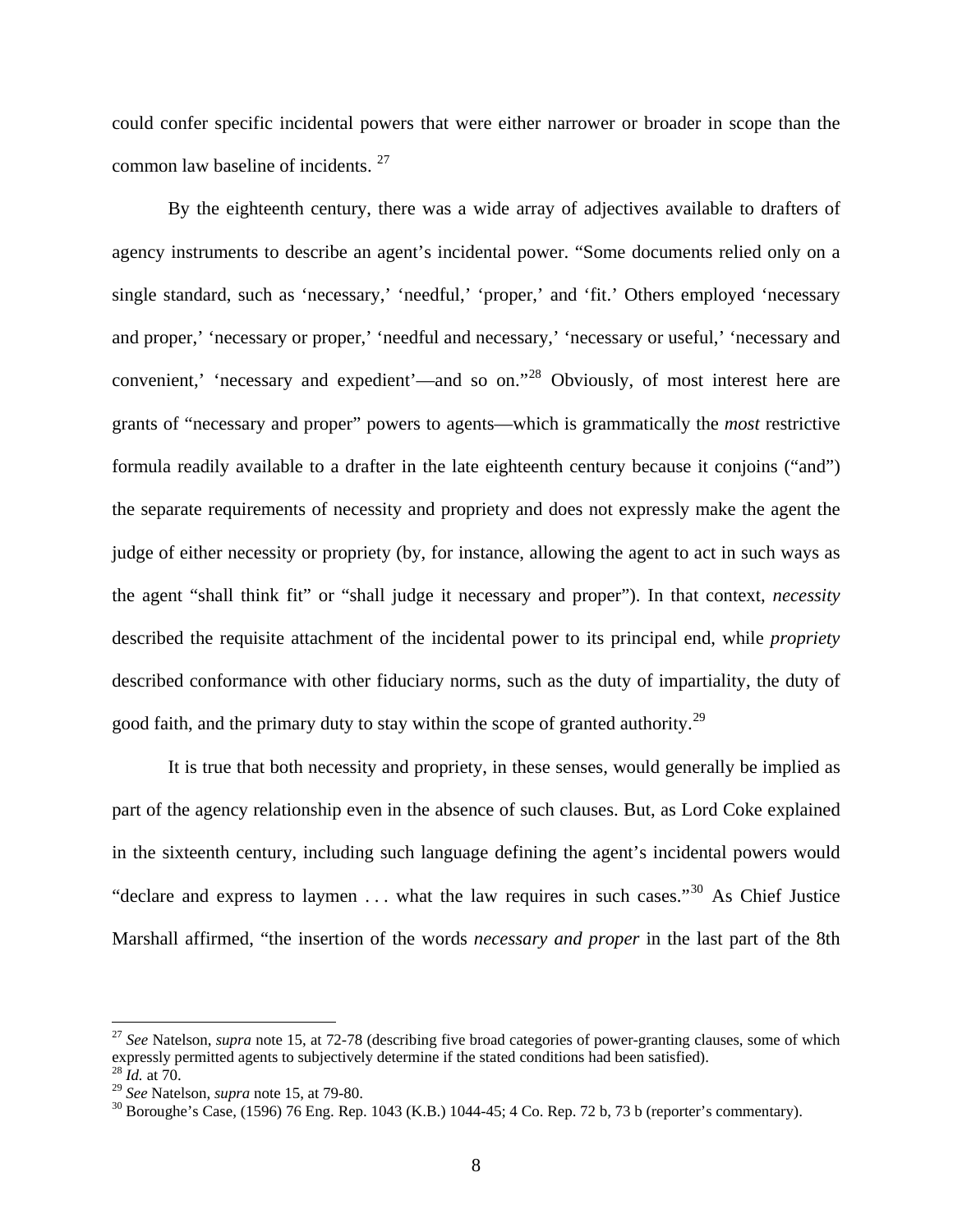section of the 1st article, did not enlarge powers previously given but were inserted only through abundant caution."<sup>[31](#page-9-0)</sup>

This common law background of the law of agency informed—and indeed drove—the drafting and ratification of the Necessary and Proper Clause. The clause was drafted by a fiveperson Committee of Detail; four members (Oliver Ellsworth, Edmund Randolph, John Rutledge, and James Wilson) were private-law lawyers with extensive practices and the fifth (Nathaniel Gorham) was a businessman and former president of Congress whose experience included serving as a business agent.<sup>[32](#page-9-1)</sup> An early draft from the Committee of Detail, in Randolph's handwriting, included a supremacy clause that expressly invoked the doctrine of principals and incidents as a tool of judicial interpretation.<sup>[33](#page-9-2)</sup> The provision was crossed out and replaced by one, in Rutledge's handwriting, that contained a vicinage and jury trial provision and also the grant of "a right to make all Laws necessary to carry the foregoing Powers into Execu- ."<sup>[34](#page-9-3)</sup> This was the obvious precursor to the Necessary and Proper Clause, and—as written—it was a familiar agency law provision codifying the incidental powers doctrine. The Committee later added the also-familiar words "and proper," and the final result was the Necessary and Proper

<span id="page-9-1"></span>32 Robert G. Natelson, *The Framing and Adoption of the Necessary and Proper Clause*, *in* ORIGINS, *supra* note 9, at 84, 85-86. For Gorham's service as an agent, *see*, *e.g*., "Resolve Empowering Nathaniel Gorham, Esq., Agent, To Lease Dr. Sylvester Gardiner's Estate By Private Contract For Short Terms Only," in 21 THE ACTS AND RESOLVES, PUBLIC AND PRIVATE, OF THE PROVINCE OF THE MASSACHUSETTS BAY 17 (1867) (ch. 25; enacted June 2, 1779) (also noting the state's previous appointment of Gorham as an agent in the same matter). In 1779, as today, the title "Esquire" did not necessarily mean that the person was a lawyer.<br><sup>33</sup> *See* 2 THE RECORDS OF THE FEDERAL CONVENTION OF 1787, at 144 (Max Farrand, ed., rev. ed. 1937) ("All laws

<span id="page-9-0"></span><sup>31</sup> John Marshall, *A Friend of the Constitution No. 3*, ALEXANDRIA GAZETTE, July 2, 1819, *reprinted in* JOHN MARSHALL'S DEFENSE OF *MCCULLOCH V. MARYLAND* 167, 176 (Gerald Gunther ed., 1969) [hereinafter MARSHALL'S DEFENSE]. This newspaper essay by Marshall quoted and agreed with a point made by another writer with whom Marshall disagreed on other grounds.

<span id="page-9-3"></span><span id="page-9-2"></span>of a particular state, repugnant hereto, shall be void, and in the decision thereon . . . all incidents without which the general principles [sic] cannot be satisfied shall be considered, as involved in the general principle."). <sup>34</sup> *Id*.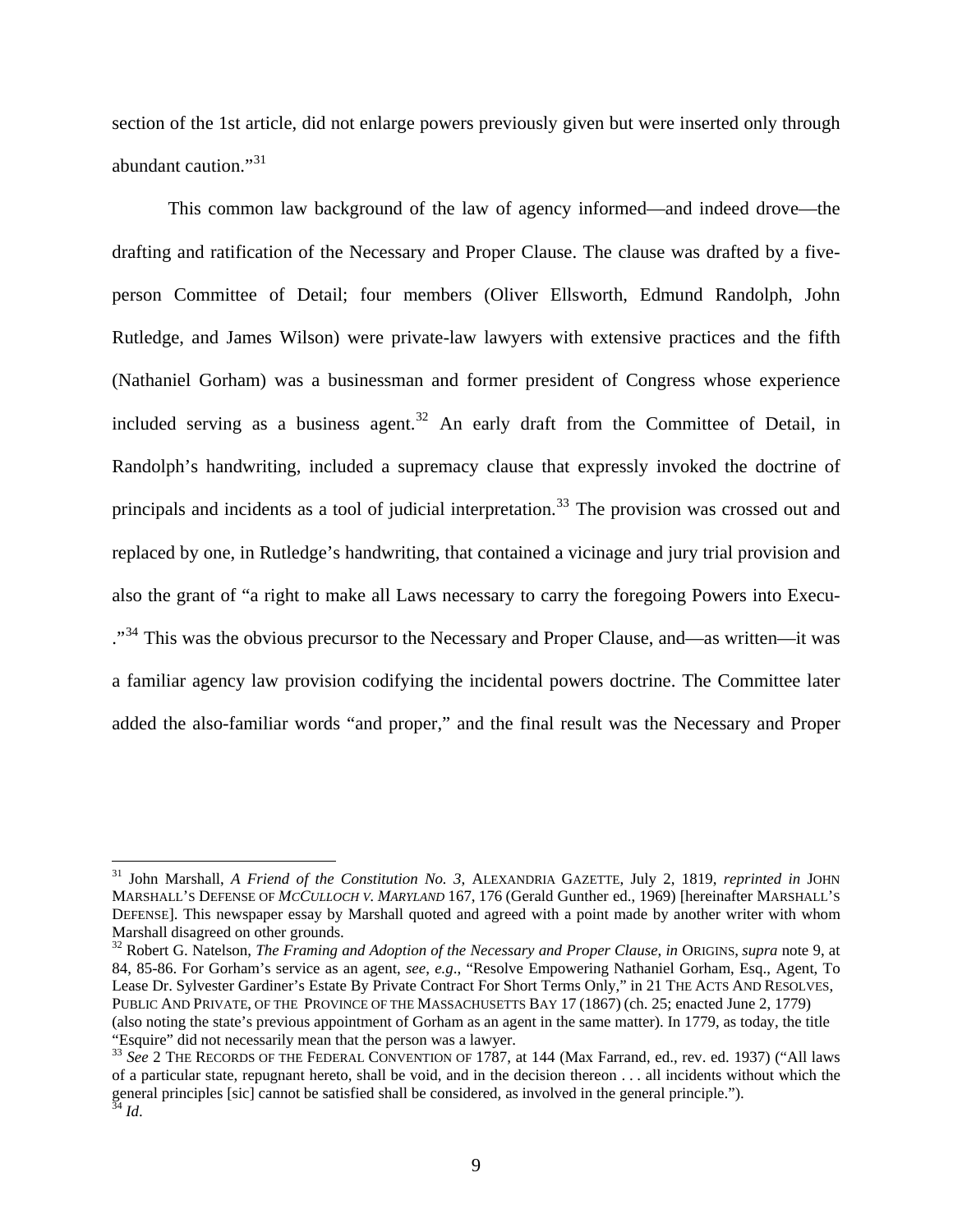Clause, which was approved by both the Committee and the Convention without significant controversy.[35](#page-10-0)

With this background, it is easy to see how a Committee filled with agency lawyers, and a Convention filled with lawyers and citizens who dealt regularly with agency law,<sup>[36](#page-10-1)</sup> would draft and ratify the Necessary and Proper Clause with little fanfare. The provision would have been recognizable to anyone familiar with agency law as a clause incorporating the principle of incidental powers, subject to the full range of fiduciary duties with respect to those powers. Importantly, there is nothing in the language, origin, or purpose of the Necessary and Proper Clause suggesting that its embodiment of the incidental powers principle was intended to be *broader* than the common law baseline of incidents. Quite to the contrary, the choice of the relatively restrictive "necessary and proper" language indicates that the common law represents the upper rather than the lower boundary of the range of incidental powers conferred by the clause.

This analysis explains, and justifies, the Federalists' repeated claims that the Necessary and Proper Clause added no new powers to the federal government but was simply "declaratory of a truth which would have resulted by necessary and unavoidable implication from the very act of constituting a federal government."<sup>[37](#page-10-2)</sup> In other words, the Necessary and Proper Clause is a rule of construction indicating that the federal government's implied powers are limited to a relatively strict common law baseline, including the requirement that any powers implied for executing enumerated powers must be incidental. That latter requirement, in particular, is

<span id="page-10-0"></span><sup>35</sup> *See* Natelson, *supra* note 32, at 89-93. A modest amendment to make explicit that the clause included the power to create offices was rejected as unnecessary. *See id.* at 91-92.<br><sup>36</sup> It was also a country whose people tended to view government through a fiduciary lens; the people were the

<span id="page-10-1"></span>principal, and the government was their agent. The Convention, the ratification debates, and the political theory of the time were all infused with fiduciary language and metaphors to describe governmental powers and responsibilities. *See* Robert G. Natelson, *The Constitution and the Public Trust*, 52 BUFF. L. REV. 1077 (2004); Natelson, *supra* note 15, at 52-57.<br><sup>37</sup> THE FEDERALIST NO. 33, at 170 (Alexander Hamilton) (Clinton Rossiter ed., 1961).

<span id="page-10-2"></span>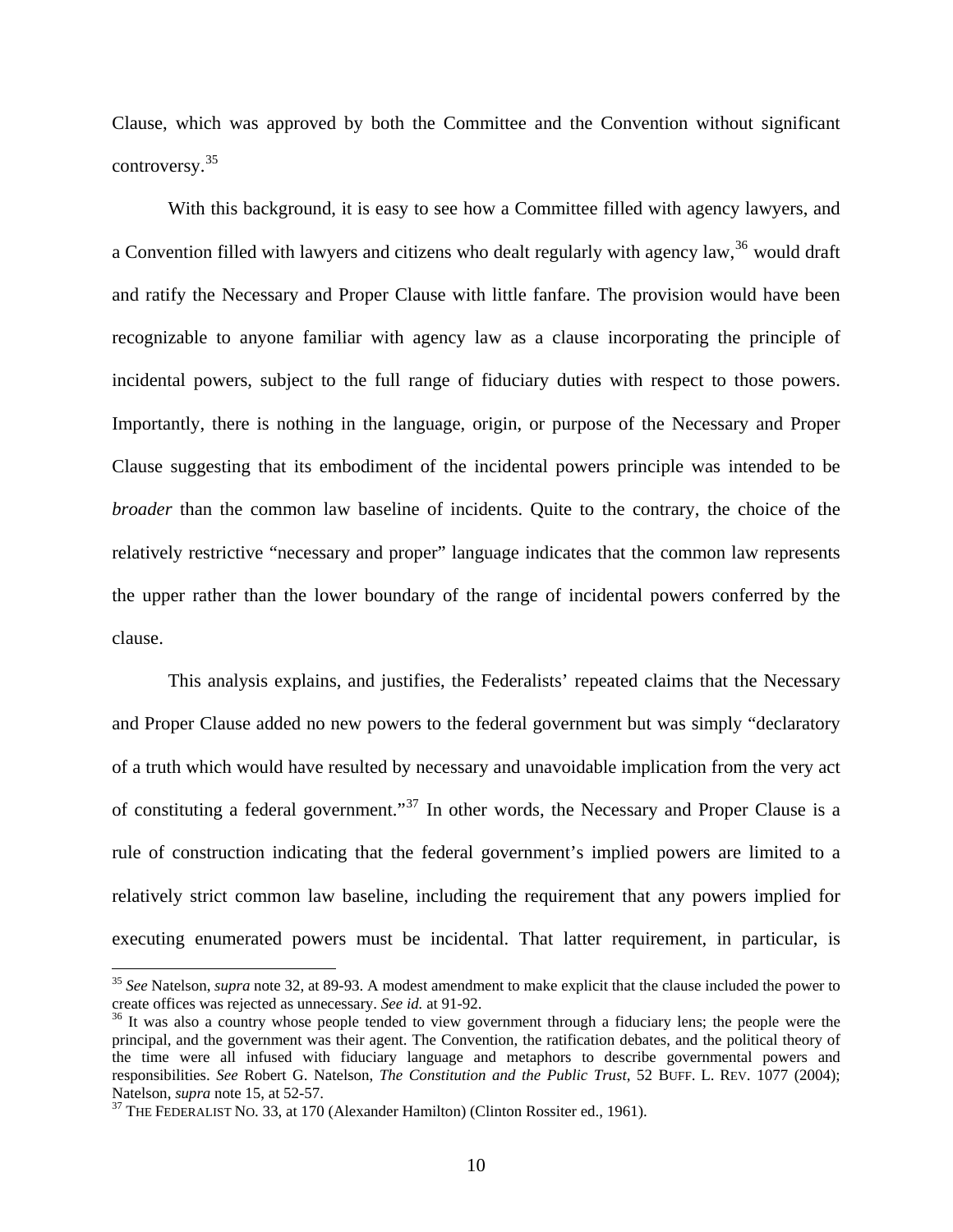indispensable to an understanding of the Supreme Court's most important decision construing the Necessary and Proper Clause.

*B. Agency Law Applications:* McCulloch v. Maryland *and the Doctrine of Principals and Incidents* 

Professor Koppelman evidently believes that the constitutionality of the individual mandate begins and ends with *McCulloch v. Maryland*.<sup>[38](#page-11-0)</sup> He is absolutely right about that. He simply has the wrong beginning and ending. $39$ 

Professor Koppelman gets the beginning wrong because he starts his analysis in the middle of the *McCulloch* opinion instead of where John Marshall began. Chief Justice Marshall's famous discussion in *McCulloch* of the causal connection required by the word "necessary" was *preceded* by a seven-page analysis of the constitutionality of a federal corporation under the Necessary and Proper Clause.<sup>[40](#page-11-2)</sup> Those seven pages dealt with an issue that Marshall recognized had to be addressed *before* he decided whether a corporation was a causally "necessary" (or

<span id="page-11-0"></span><sup>38 17</sup> U.S. (4 Wheat.) 316 (1819); *see* Koppelman, *supra* note 1, at 4-5, 8.

<span id="page-11-1"></span><sup>39</sup> He is also wrong about the origins of the *McCulloch* case. He writes that Maryland's tax was intended to drive the bank out of the state. *See id.* at 4. This is incorrect. Taxes in Kentucky and Ohio aimed to eliminate Bank of the United States branches, but Maryland's tax was recognized by all, including the Bank of the United States, as a revenue measure fairly apportioned to the size of the bank's profits. *See* RICHARD E. ELLIS, AGGRESSIVE NATIONALISM: *MCCULLOCH V. MARYLAND* AND THE FOUNDATION OF FEDERAL AUTHORITY IN THE YOUNG REPUBLIC 68 (2007).

Koppelman's misunderstanding of the Maryland tax is a common one. He does, however, make another historical mistake which seems original: "modern medicine comes with a new kind of moral horror: the patient with a treatable disease who cannot afford to pay for the treatment." Koppelman, *supra* note 1, at 14. Actually, the problem of people with treatable illnesses who cannot afford medical treatment is nothing new. That is why the first hospital in the thirteen colonies, Philadelphia's Pennsylvania Hospital, was founded in 1751 by Dr. Thomas Bond and Benjamin Franklin, providing free medical care to persons who had curable diseases but could not afford to pay for treatment. *See* WILLIAM H. WILLIAMS, AMERICA'S FIRST HOSPITAL: THE PENNSYLVANIA HOSPITAL, 1751-1841, at 3-16, 148-49 (1976). The Founders were aware of poor people. During the ratification debates, both sides agreed that the poor would remain a state responsibility. *See* Robert G. Natelson, *The Enumerated Powers of States*, 3 NEV. L.J. 469, 477, 486 (2003).

<span id="page-11-2"></span><sup>40</sup> *See* 17 U.S. at 413-21.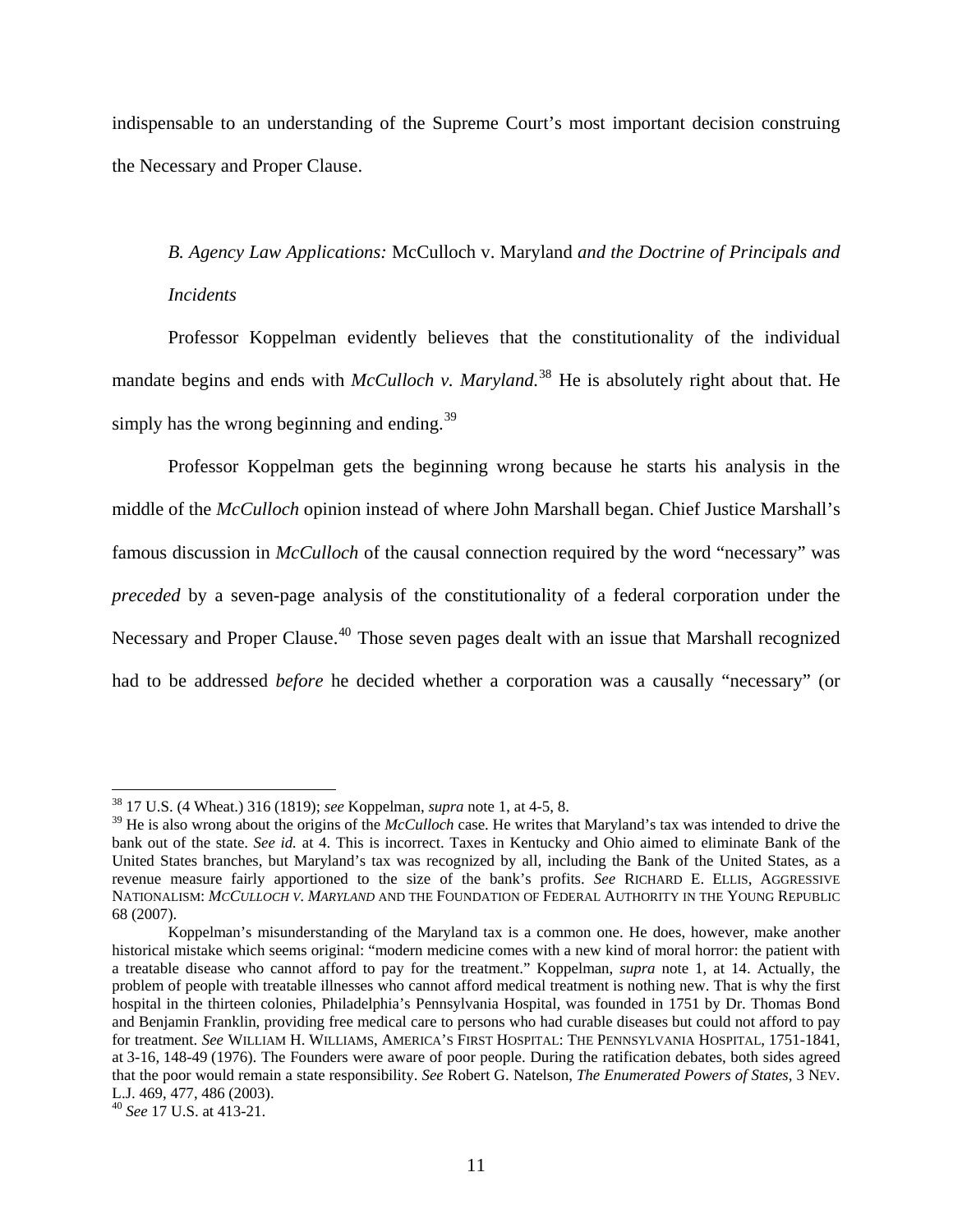otherwise "proper") means for implementing federal powers. The threshold question was whether the power to incorporate was incidental or principal.

In *McCulloch*, the Court held that incorporation of a bank was a "necessary and proper" means for executing the principal powers to tax, borrow, regulate commerce, and maintain a military.<sup>[41](#page-12-0)</sup> The Court was careful to explain, following an argument laid out by William Pinkney on behalf of the Second Bank of the United States, $42$  that incorporation was "not, like the power of making war, or levying taxes, or of regulating commerce, a great substantive and independent power, which cannot be implied as incidental to other powers."[43](#page-12-2) Instead, incorporation "must be considered as a means not less usual, not of higher dignity, not more requiring a particular specification than other means."<sup>[44](#page-12-3)</sup> Accordingly, "[n]o sufficient reason is, therefore, perceived, why it may not pass as incidental to those powers which are expressly given, if it be a direct mode of executing them."<sup>[45](#page-12-4)</sup> Chief Justice Marshall straightforwardly applied basic agency principles: if the power to incorporate could not be an incident, then it could not be implied under the Necessary and Proper Clause. But because corporations are always means to ends rather than ends in themselves, the power to incorporate does not have the high dignity or superior status of the powers enumerated in Article I, Section 8; therefore, incorporation can be an incident. If there were any doubt about the criteria for incidence employed in *McCulloch*,

<span id="page-12-1"></span><span id="page-12-0"></span><sup>&</sup>lt;sup>41</sup> *Id.* at 369-72.<br><sup>42</sup> *See id.* at 386 (suggesting that the power to establish a corporation is "assumed as an incident to the principal power" of territorial governance); *id*. at 388 (arguing that the "power of incorporation is incidental"). Pinkney also provided Chief Justice Marshall with the "mail robber[]" example of which Professor Koppelman is so fond. *See id*. at 385. Actually, it is not clear that the Necessary and Proper Clause had to be invoked for the federal punishment of mail robbery. Article I grants Congress the power "[t]o establish Post Offices and post Roads," U.S. CONST. art. I, § 8, cl. 7, and—under the legal understandings of the Founding era—the power to "establish" a post office seems directly to have included the power to define and punish crimes against the post office. *See* A COLLECTION OF THE STATUTES NOW IN FORCE RELATING TO THE POST OFFICE 5, 11-13, 46-55, 69-75 (London, Mark Baskett 1767) (including a 1711 Great Britain statute titled, "An Act for establishing a General Post Office," which defines offenses against the post office and punishments therefor).

<sup>43 17</sup> U.S. at 411.

<span id="page-12-4"></span><span id="page-12-3"></span><span id="page-12-2"></span><sup>44</sup> *Id*. at 421. 45 *Id*.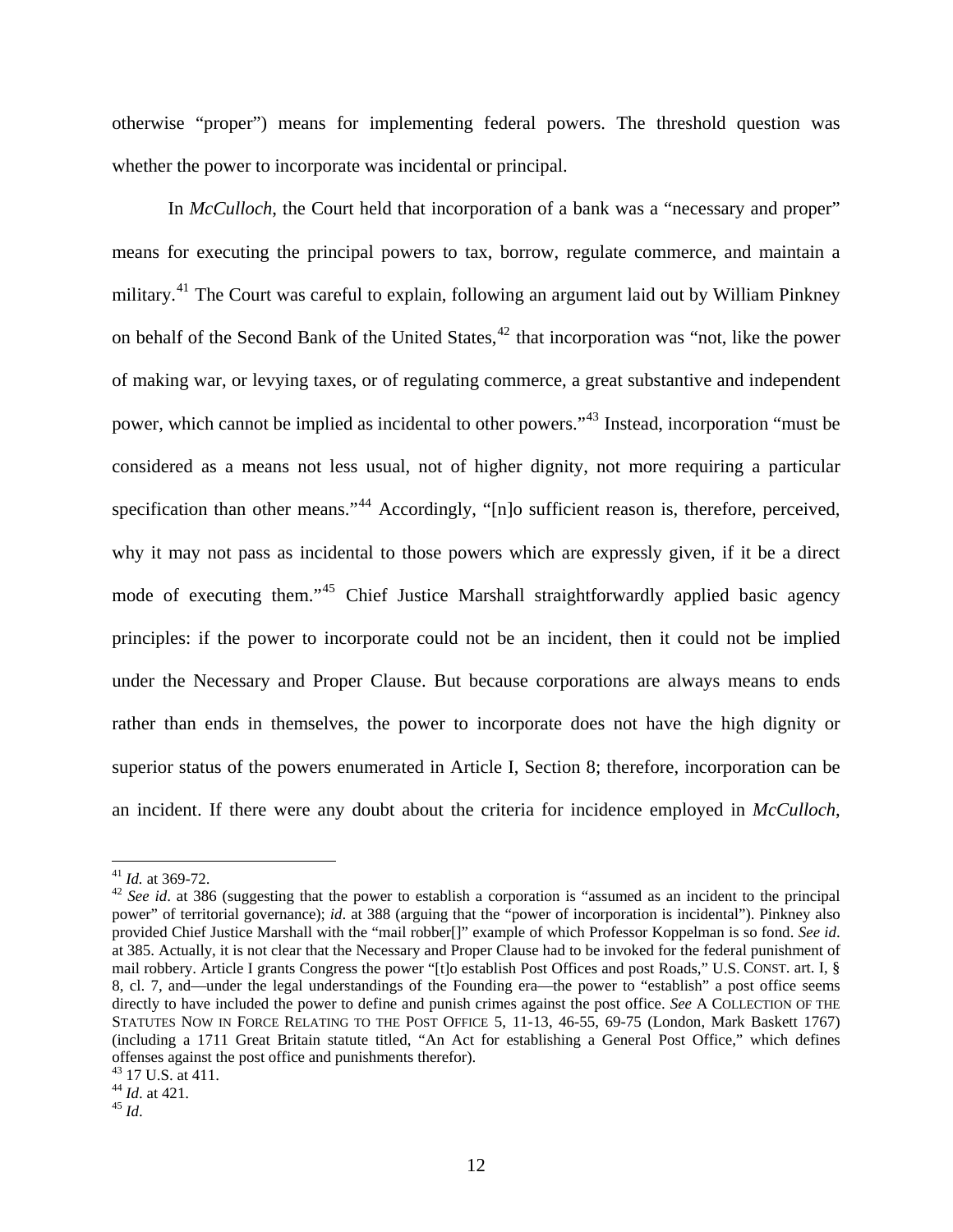Marshall himself resolved it later the same year, when explaining *McCulloch* to the general public. He specifically affirmed, as a test of incidence, the requirement that an incident be less "worthy" than the enumerated powers it supported.<sup>[46](#page-13-0)</sup>

The fact that incorporation was lesser to the commerce or borrowing power was, as Chief Justice Marshall recognized, a *threshold* requirement before inquiry could proceed on questions of necessity and propriety. If the power to incorporate were as dignified as the principal powers, it would not matter how helpful or customary for executing those powers the bank might be. By the same token, it was not sufficient to uphold the constitutionality of the Bank simply to demonstrate that the power to incorporate was of this lesser dignity. As Chief Justice Marshall wrote, "It can never be pretended that those vast [enumerated] powers draw after them others of inferior importance, merely because they are inferior."<sup>[47](#page-13-1)</sup> Rather, incorporation of a bank also had to be "necessary and proper" for executing federal power.

None of this is to say that *McCulloch* was not a "nationalizing" decision that was perceived to, and did in fact, offer a relatively expansive reading of national powers. In particular, its holding that state taxation of the national bank was preempted even in the absence of a preemptive congressional statute was a major expansion of the Supremacy Clause.[48](#page-13-2) Our point is simply that *McCulloch*'s treatment of the Necessary and Proper Clause understood the Clause to incorporate the doctrine of principals and incidents and recognized that the causal efficacy of proposed means was the second rather than the first inquiry called for by the clause. The first inquiry is whether the proposed means can even be an incident.

# *C. Agency Law Conclu sions: The Individual Mandate Is Not an Incident*

<span id="page-13-0"></span> <sup>46</sup> *See* Marshall, *supra* note 31, at 171. 47 17 U.S. at 407-08.

<span id="page-13-2"></span><span id="page-13-1"></span><sup>48</sup> *See* U.S. CONST. art. VI, cl. 2.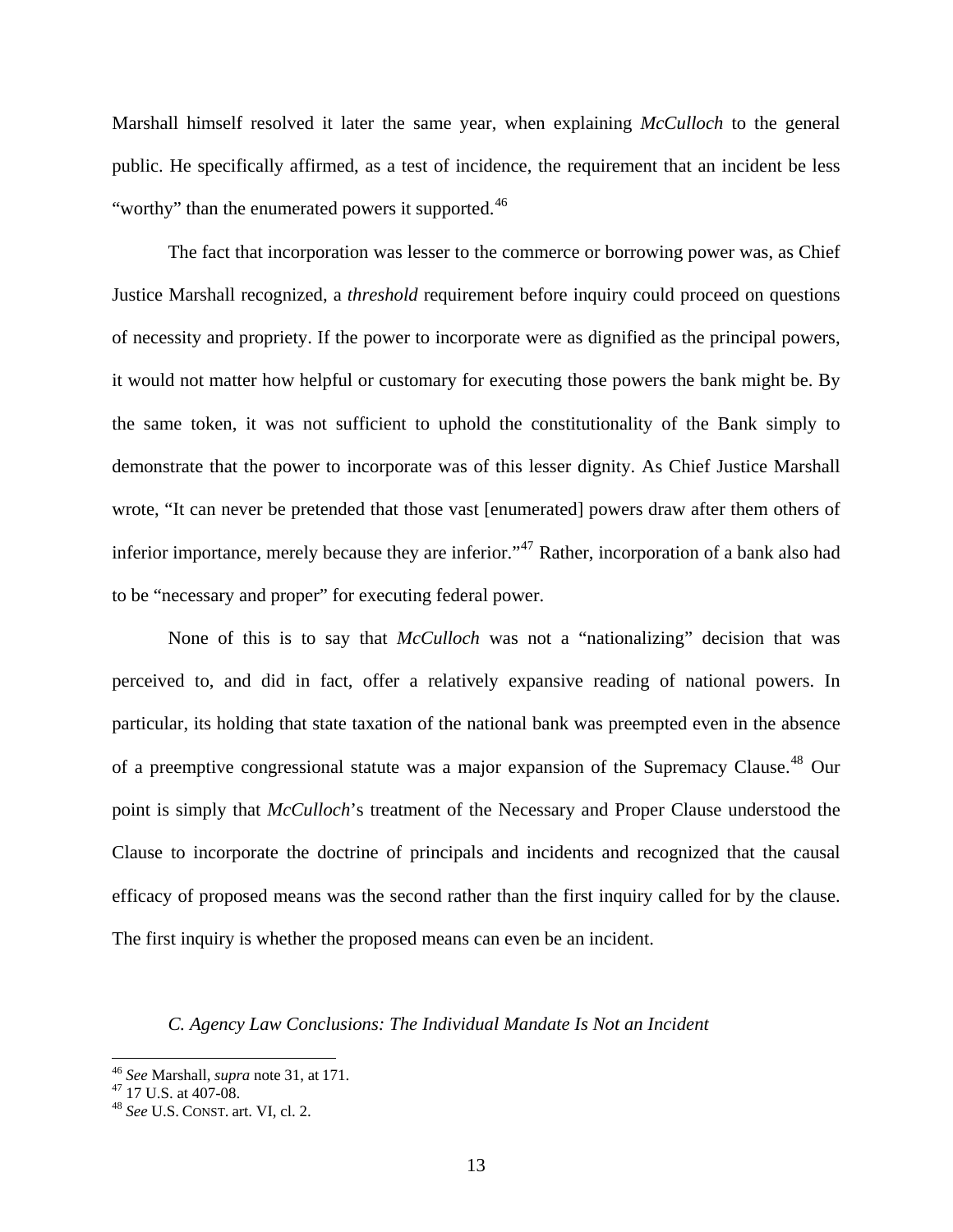The Necessary and Proper Clause grants Congress incidental powers for executing the principal powers granted elsewhere in the Constitution. As *McCulloch* illustrates, for a power to fall under the Necessary and Proper Clause, it must truly be incidental. However, the power to compel the purchase of a product from another private party is not a "less worthy" or less substantial power than the power to regulate commerce—just as the power to sell real estate is not "less worthy" or less substantial than the power to manage the property. The power to compel commerce will not follow, as a mere incident, the principal power to regulate commerce. Accordingly, it is unnecessary to analyze whether the individual mandate is an important or customary ("necessary") and fiduciarily sound ("proper") means for implementing federal powers (though we will address the latter point in a different context in the next Part<sup>[49](#page-14-0)</sup>). Such analysis is only required when one is dealing with an incidental power.

The power to compel the purchase of a commercial product is fundamentally different than the power to create a corporation. It is an extraordinary power of independent significance, or "high[] dignity,"[50](#page-14-1) that would be enumerated as a principal power if it were granted at all to the federal government. If the point is not obvious, one need only compare it to the one limited circumstance in which the Necessary and Proper Clause does, in fact, authorize Congress to force people to engage in "commercial" transactions<sup>[51](#page-14-2)</sup>: exercises of the power of eminent domain.

<span id="page-14-0"></span><sup>49</sup>*See* discussion *infra* Part II. 50 17 U.S. at 421.

<span id="page-14-1"></span>

<span id="page-14-2"></span><sup>&</sup>lt;sup>51</sup> We place "commercial" in quotation marks because eminent domain involves a forced transfer between private persons and the government, not between or among private persons. Such a transaction—as with jury service or the military draft—is "commercial" only in a metaphorical sense. One other clause of the Constitution specifically authorizes Congress to compel "commercial" transactions in a limited setting: the Militia Clause gives Congress authority "[t]o provide for organizing, *arming*, and disciplining, the Militia." U.S. CONST. art. I, § 8, cl. 16 (emphasis added). The Militia Act of May 8, 1792 accordingly required every member of the militia to "provide himself" with appropriate arms and ammunition. Act of May 8, 1792, ch. 33, § 1, 1 Stat. 271. There is no "health insurance clause" comparable to the Arming Clause.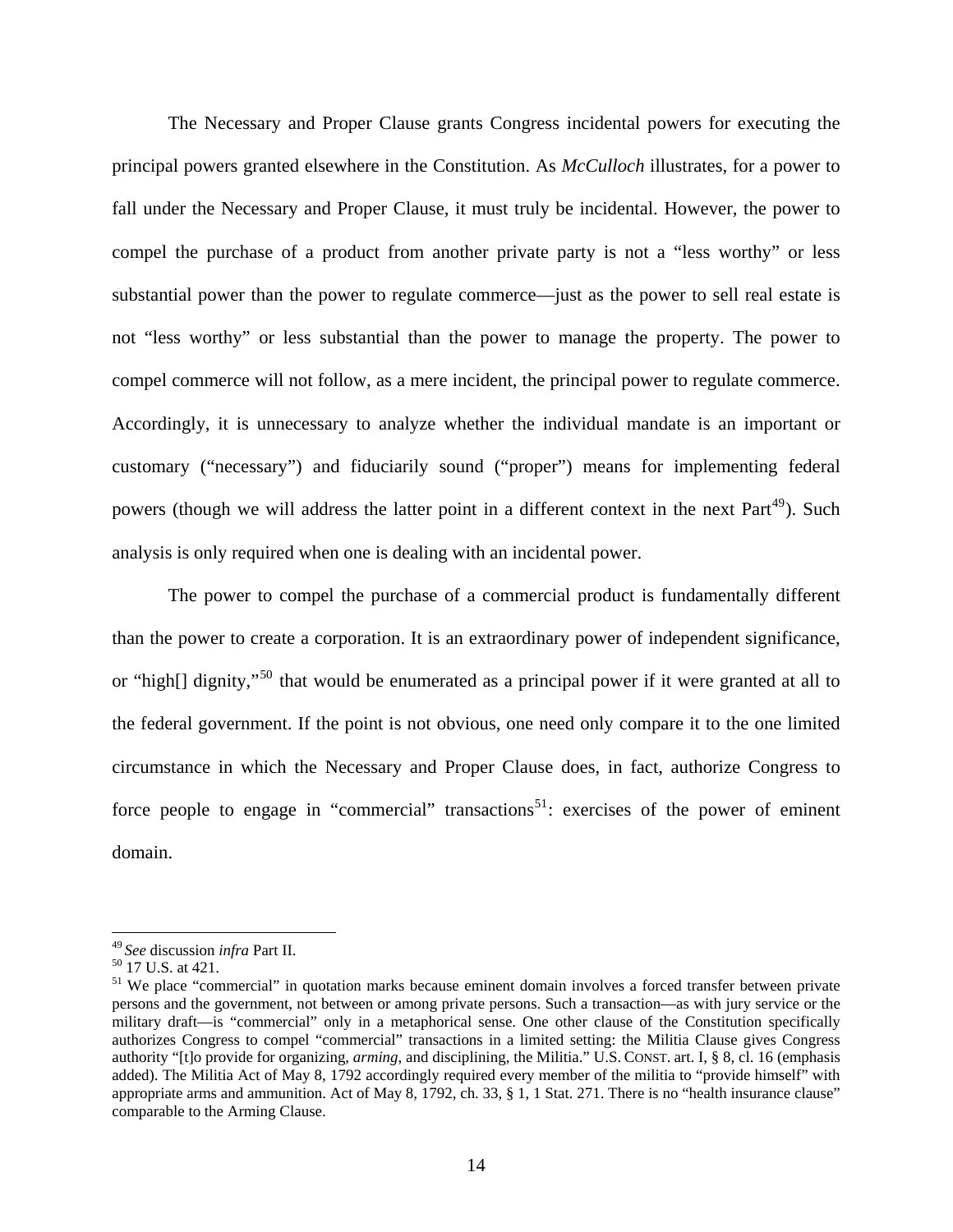During the Founding era—and for nearly a century afterwards—there was substantial doubt whether the federal government had an independent power of eminent domain at all.<sup>[52](#page-15-0)</sup> The Constitution does not contain an express eminent domain clause. Indeed, President James Monroe said in 1822 that "very few would concur in the opinion that such a power exists."<sup>[53](#page-15-1)</sup> The rationale for the position of Monroe and almost everyone else is easy to discern: the power to condemn property is a very substantial, significant power; it is certainly plausible that eminent domain power is too substantial and significant to be considered an incidental rather than principal power.<sup>[54](#page-15-2)</sup>

The Supreme Court did not acknowledge a federal eminent domain power until 1876.<sup>[55](#page-15-3)</sup> When the Court finally recognized a federal power of eminent domain, it initially justified the power in terms of the inherent rights of sovereignty, suggesting that the power did not need to be traced to any particular constitutional source.<sup>[56](#page-15-4)</sup> That is inconsistent with first principles of the federal Constitution; *all* federal power must be traced to some enumerated grant. Accordingly, beginning in 1896, the Court made clear that the federal eminent domain power was located in

<span id="page-15-0"></span> $52$  If the federal government had no such power but needed land, it would have to ask the relevant state to exercise the state's unquestioned eminent domain power and then would acquire the land from the condemning state—which is precisely how the federal government acquired land for nearly a century. *See* Kohl v. United States, 91 U.S. 367, 372-73 (1876).

<span id="page-15-1"></span><sup>53</sup> James Monroe, *Views of the President of the United States on the Subject of Internal Improvements* (1822), *in* 2 A COMPILATION OF THE MESSAGES AND PAPERS OF THE PRESIDENTS, 1787-1897, at 144, 156 (James D. Richardson ed., 1898).

<span id="page-15-2"></span><sup>&</sup>lt;sup>54</sup> How would someone like Monroe explain the Takings Clause of the Fifth Amendment, which—by providing that private property shall not "be taken for public use, without just compensation," U.S. CONST. amend. V—seems clearly to presuppose that the federal government can take property? There are two answers. First, if the federal government indirectly takes property through the use of state eminent domain processes, the Clause mandates compensation even if the state does not itself provide for it (which some states did not at the time of the founding). Second, the federal government's general power over the District of Columbia and federal territories, *see id*. art. I, § 8, cl. 17; *id.* art. IV, § 3, cl. 2, unquestionably includes a power of eminent domain in those locations, and the Takings Clause mandates compensation for any such takings.

We are not saying that Monroe was necessarily right. *See* Adam S. Grace, *From the Lighthouses: How the First Federal Internal Improvement Projects Created Precedent that Broadened the Commerce Clause, Shrunk the Takings Clause, and Affected Early Nineteenth Century Constitutional Debate*, 68 ALB. L. REV. 97, 141-43 (2004). We are saying only that he represented a prominent and serious position about the scope of federal power. <sup>55</sup> See Kohl, 91 U.S. at 371-74.<br><sup>56</sup> See United States v. Jones, 109 U.S. 513, 518 (1883); Boom Co. v. Patterson, 98 U.S. 403, 406 (1878).

<span id="page-15-4"></span><span id="page-15-3"></span>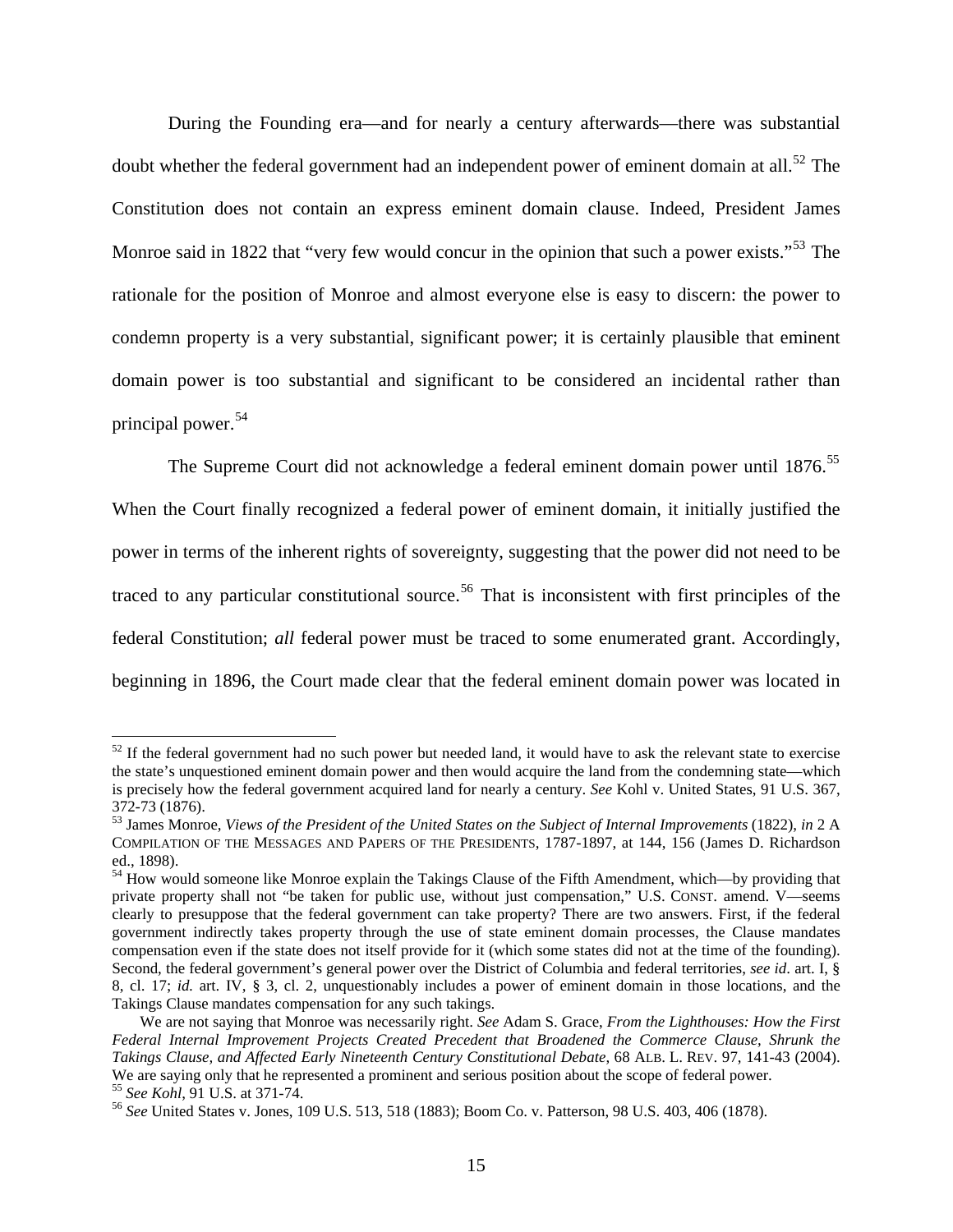the Necessary and Proper Clause, so that Congress can condemn land when it is necessary and proper for executing federal power.<sup>[57](#page-16-0)</sup>

The 1876-1883 cases suggesting an inherent federal power of eminent domain were, however, correct in one limited respect that is vital to the individual mandate: eminent domain has always been a traditional aspect of sovereign power. Indeed, one might fairly say that, as "a right belonging to a sovereignty,"[58](#page-16-1) eminent domain has been an *incident* of sovereign power by custom. That alone would not necessarily confer it on a government of limited and enumerated powers (since agency instruments, such as constitutions, can always exclude incidental powers altogether or limit them more strictly than the common-law baseline), but it does provide good reason to construe the Necessary and Proper Clause to include a power so closely and intimately tied to the very nature of sovereignty.

There is no such historical or conceptual warrant for "liberally" construing the Necessary and Proper Clause to include a *general* power to compel commercial transactions among private parties, such as the purchase of health insurance (or broccoli), as opposed to the limited, circumscribed, historically grounded power of eminent domain.<sup>[59](#page-16-2)</sup> But what about a kind of "reverse eminent domain," in which the government compels private persons to purchase products from the government itself? It is in fact quite commonplace for the government to force people to pay money to the government in exchange for some set of goods and services selected by the government. It is called *taxation*, and it is specifically enumerated as a *principal* power of

<span id="page-16-0"></span><sup>57</sup> *See* United States v. Gettysburg Elec. Ry., 160 U.S. 668, 679 (1896). 58 *Kohl*, 91 U.S. at 373-74.

<span id="page-16-2"></span><span id="page-16-1"></span><sup>59</sup> *Cf.* John Marshall, *A Friend of the Union No. 2*, UNION (Phila.), Apr. 28, 1819, *reprinted in* MARSHALL'S DEFENSE, *supra* note 31, at 92 ("[T]he Supreme Court has not said that this grant [the Necessary and Proper Clause] ought to be construed in a 'liberal sense' although it has certainly denied that it ought to be construed in that 'restricted sense' for which Amphictyon contends. . . . There is a fair construction which gives to language the sense in which it is used, and interprets an instrument according to its true intention. It is this medium, this fair construction that the Supreme Court has taken for its guide.").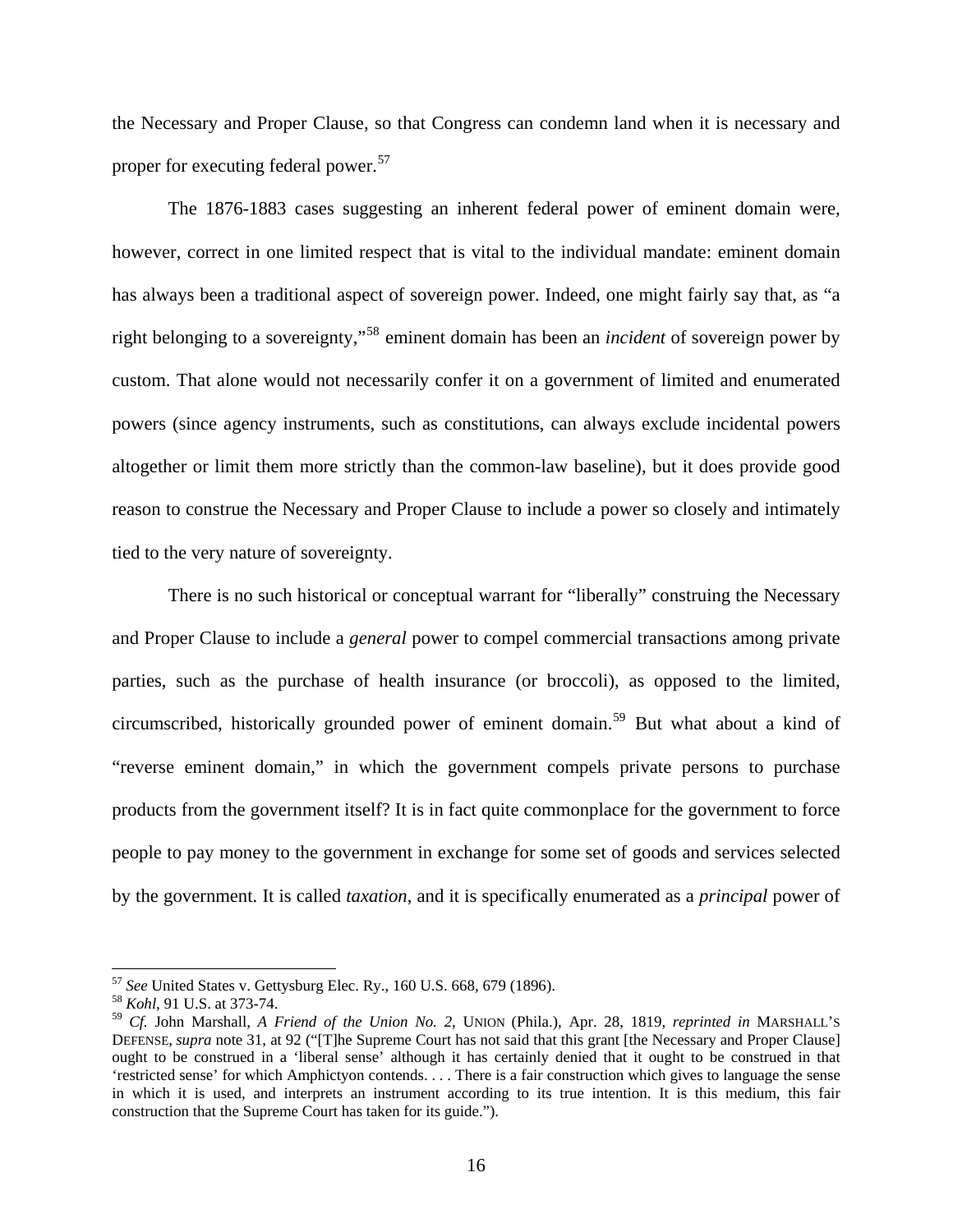the federal government.<sup>[60](#page-17-0)</sup> Indeed, the specification of such a power as a principal power counsels very strongly against inferring any other power to compel transactions as an incident under the Necessary and Proper Clause.

Put simply, because there was an open question for a century whether the federal government had a power of eminent domain, and because the power to, in a sense, force transactions through taxation is specifically enumerated as a principal power, there cannot plausibly be an open question whether the federal government has a general incidental power to force purchases of commercial products by one private citizen from another. Eminent domain represents the outer reaches of the power to coerce transactions under the Necessary and Proper Clause—and the Clause reaches that far only because of the unique role of eminent domain as a customary incident of sovereignty.

More recent cases no longer use the language of principals and incidents to describe analysis under the Necessary and Proper Clause, but their holdings are broadly consistent with that framework. For example, in the line of cases permitting Congress to use the Necessary and Proper Clause to regulate intrastate conduct as part of a comprehensive scheme of regulating interstate commerce,  $61$  the "necessary and proper" power in those cases—the power to regulate production of items for which there is a commercial market—is not qualitatively different or substantively more significant than the underlying power to regulate commerce. To be sure, one could fairly argue that those decisions misapplied the original meaning of the Necessary and Proper Clause,  $62$  but those arguments would involve issues not raised here. If there was a

<span id="page-17-0"></span><sup>60</sup> *See* U.S. CONST. art. I, § 8, cl. 1 (granting Congress power "to lay and collect Taxes"). The taxing power is also hemmed in by various procedural and substantive limitations that we do not address here.

<span id="page-17-1"></span>

<sup>&</sup>lt;sup>61</sup> *See, e.g.*, Gonzalez v. Raich, 545 U.S. 1 (2005); Wickard v. Filburn, 317 U.S. 111 (1942).<br><sup>62</sup> A quick glance at how agency lawyers in the late eighteenth century would have understood the term "necessary," *see supra* text accompanying notes 23-30, illustrates how modern law has sometimes strayed from that understanding. The modern misunderstanding is sometimes wrongly traced to *McCulloch v. Maryland*, 17 U.S. (4 Wheat.) 316 (1819), because that decision stated that subsidiary means may be upheld under the Necessary and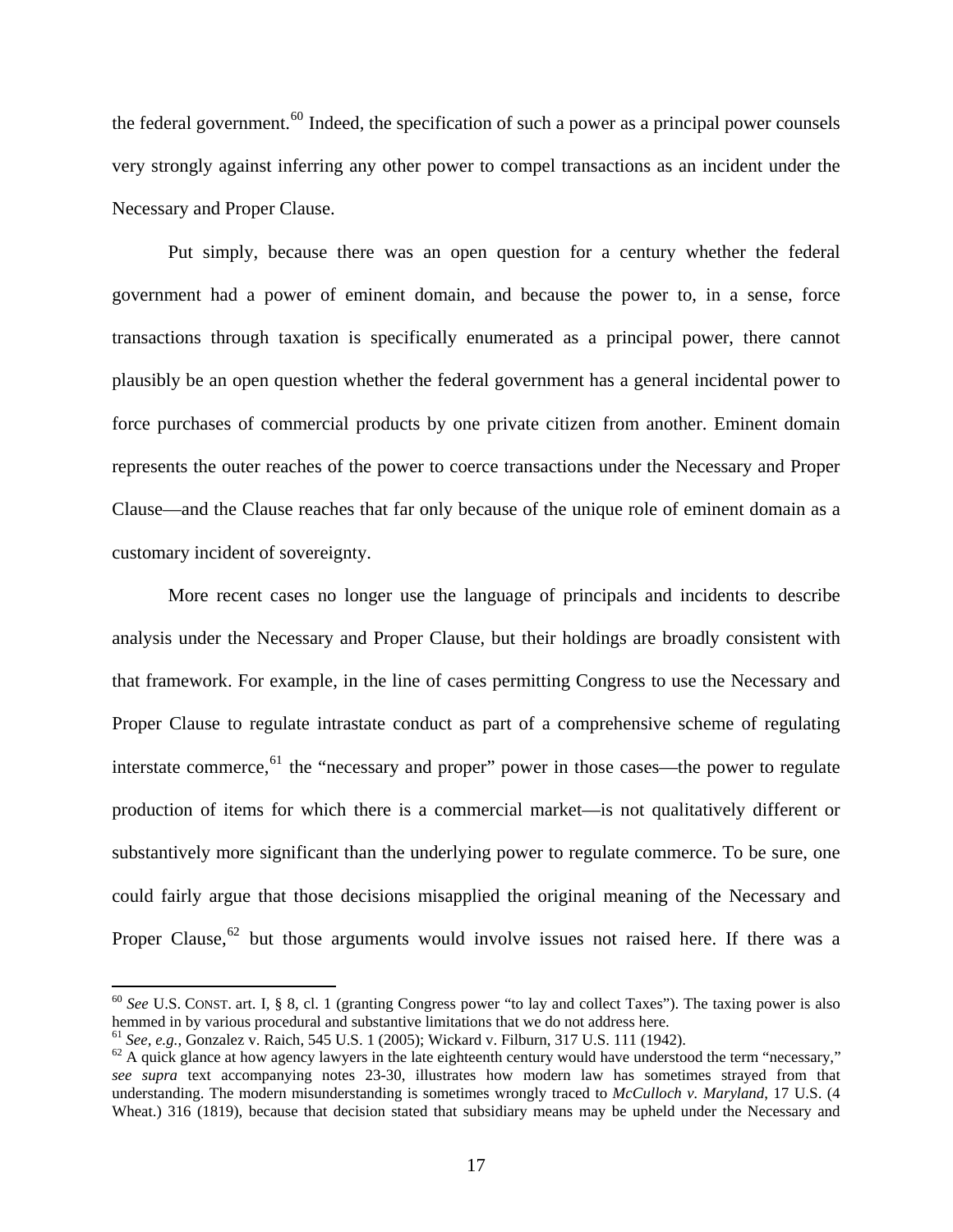problem with those decisions, it was *not* that the exercised powers could not, in their very nature, be incidents. That is precisely the problem with the individual mandate.

The Court's most recent case on the Necessary and Proper Clause, *United States v. Comstock*, [63](#page-18-0) points to five "considerations" as justification for its decision: "(1) the breadth of the Necessary and Proper Clause, (2) the long history of federal involvement in this arena, (3) the sound reasons for the statute's enactment . . . , (4) the statute's accommodation of state interests, and (5) the statute's narrow scope."[64](#page-18-1) In other words: (1) What does the meaning of the words of the Clause indicate? (2) Is the statute a long-understood traditional incident of an enumerated power? (3) Is the statute a reasoned exercise of public fiduciary authority? (4) Does the statute adhere to the state-federal balance created by Article I's system of enumerated, limited powers? (5) Is the statute of the magnitude of an incidental power, or of a greater power? Properly framed,  $65$  all of those factors point in the same direction as does this Essay.  $66$ 

<u> 1989 - Andrea Santa Andrea Andrea Andrea Andrea Andrea Andrea Andrea Andrea Andrea Andrea Andrea Andrea Andr</u>

Proper Clause if they are "convenient," *id.* at 413, or "appropriate," *id.* at 421, for executing express powers. However, both adjectives had distinctly narrower meanings when Marshall wrote than they have today. "Convenient" meant only "Fit; suitable; proper; well-adapted," SAMUEL JOHNSON, A DICTIONARY OF THE ENGLISH LANGUAGE (multiple editions, unpaginated); *see also* THOMAS SHERIDAN, A COMPLETE DICTIONARY OF THE ENGLISH LANGUAGE (London, Charles Dilly, 2d ed. 1789) (defining "convenient" as "[f]it, suitable, proper"). As Chief Justice Marshall himself noted, *see* Marshall, *supra* note 59, at 101, *reprinted in* MARSHALL'S DEFENSE, *supra* note 31, "appropriate" signified "'peculiar,' 'consigned to some particular use or person'—'belonging peculiarly.'" *See also* JOHNSON, *supra* (defining "peculiar" as "appropriate; belonging to anyone with exclusion of others" and "[n]ot common to other things" and "[p]articular, single"); *cf.* SHERIDAN, *supra* (defining "appropriate" as "[p]eculiar, consigned to some particular").

<span id="page-18-1"></span><span id="page-18-0"></span> $^{63}$  130 S. Ct. 1949 (2010).<br> $^{64}$  *Id.* at 1965.

<sup>&</sup>lt;sup>65</sup> We are not claiming that Justice Breyer had in mind our precise framing of these five considerations. We frankly have no idea what Justice Breyer had in mind when he wrote the *Comstock* opinion. We are claiming only that our originalist analysis of the individual mandate is *consistent* with modern case law. Thus, reaching the correct decision regarding the Necessary and Proper Clause and the individual mandate does not require overruling any decision. *Cf.*  McDonald v. City of Chicago, 130 S. Ct. 3020, 3047 (2010) ("Despite municipal respondents' doomsday proclamations, incorporation does not imperil every law regulating firearms.").

<sup>&</sup>lt;sup>66</sup> The fact that for the first time in history, a majority (twenty seven) of state attorneys general have gone into court to have the mandate declared unconstitutional, Florida *ex rel.* Bondi v. U.S. Dep't of Health & Human Servs., 780 F.Supp.2d 1256 (N.D. Fla. 2011), *aff'd in part, rev'd in part*, 648 F.3d 1245 ( $11<sup>th</sup>$  Cir. 2011) demonstrates that the mandate hugely fails *Comstock*'s fourth factor. The existence of the anti-mandate state majority also suggests that Koppelman is wrong in his assertion that the mandate must be upheld even under his theory that the Congress can legislate on anything where the states are "incompetent." Koppelman, *supra* note 1, at 12. The states certainly do not consider themselves incompetent to legislate on health insurance; instead, these twenty-seven states at least consider the Massachusetts model, which the PPACA imposed on them, to be a bad idea.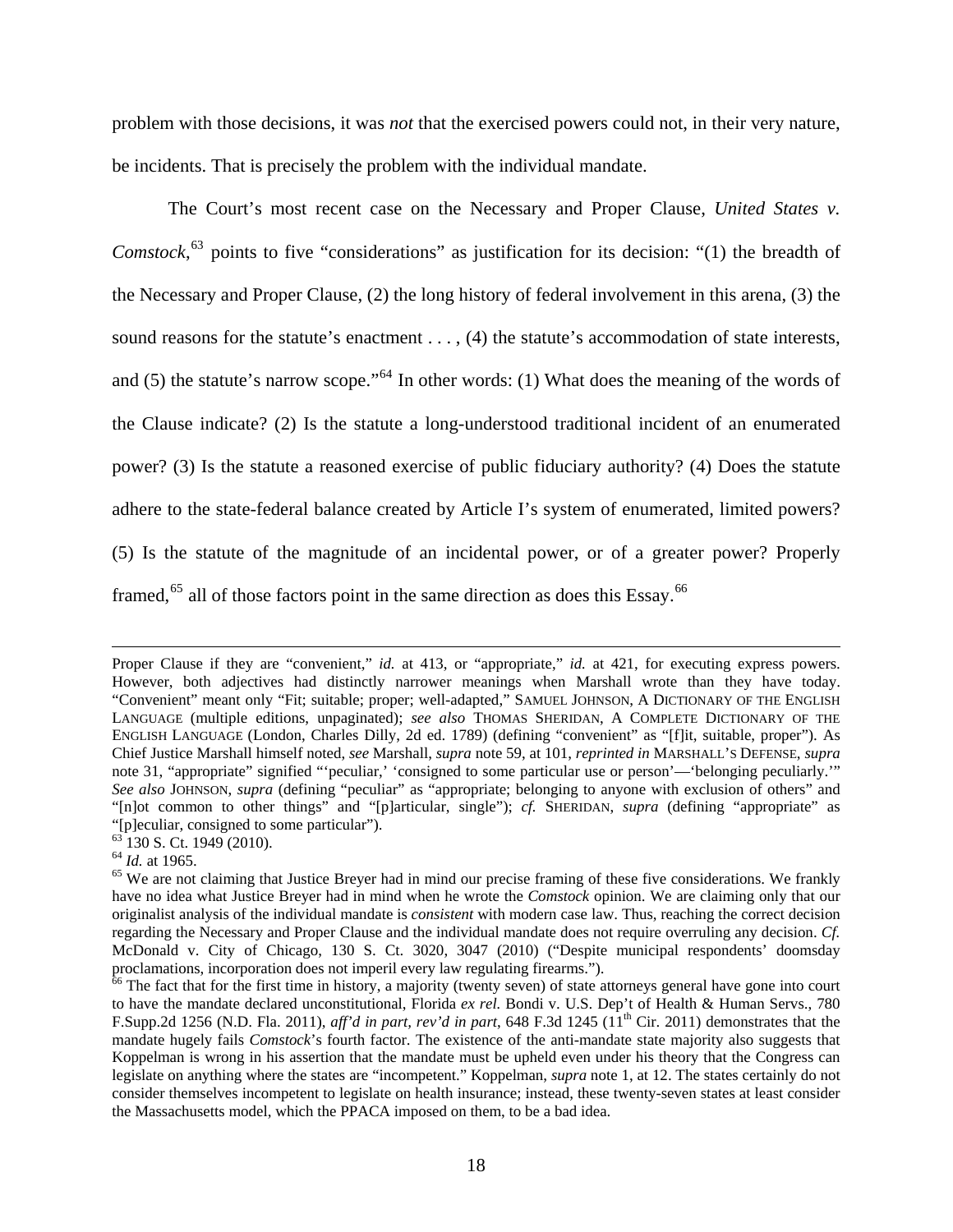#### **II. Administrative Law and the Necessary and Proper Clause**

### *A. Administrative Law Fundamentals: The Principle of Reasonableness*

The private-law background that informs the Necessary and Proper Clause elegantly dovetails with a distinct but related public-law background that reinforces the fiduciary understanding of the clause. The fiduciary norms embodied in the clause foreclose the individual mandate, even if one somehow can classify the mandate as an exercise of an incidental power.

The Constitution is a delegation of powers to various governmental actors. By the time of the framing, there was a substantial body of English administrative law governing delegations of power. One of the most basic principles underlying this law was that grants of discretionary authority had to be exercised reasonably, even when a reasonableness requirement was not spelled out in the grant.

This principle regarding the exercise of delegated power is typically traced to the 1598 decision in *Rooke's Case*. [67](#page-19-0) A statute gave sewer commissioners the power to assess landowners for the costs of repairing water-control projects as the commissioners "shall deem most convenient to be ordained."[68](#page-19-1) The commissioner used this statute to assess the full costs of a repair on a single landowner, even though other landowners were also benefited by the project. The court ruled for the assessed landowner because,

> notwithstanding the words of the commission give authority to the commissioners to do according to their discretions, yet their proceedings ought to be limited and bound with the rule of reason and law. For discretion is a science or understanding to discern between falsity and truth, between wrong and right, between shadows and substance, between

<span id="page-19-0"></span><sup>67 (1598) 77</sup> Eng. Rep. 209 (C.P.); 5 Co. Rep. 99 b (Eng. 8 Wales). On *Rooke's Case* as the foundational authority for the interpretation of delegated powers, see WILLIAM WADE & CHRISTOPHER FORSYTH, ADMINISTRATIVE LAW 293-94 (10th ed. 2009).

<span id="page-19-1"></span><sup>68 1531, 23</sup> Hen. 8, c. V, § 1 (Eng.).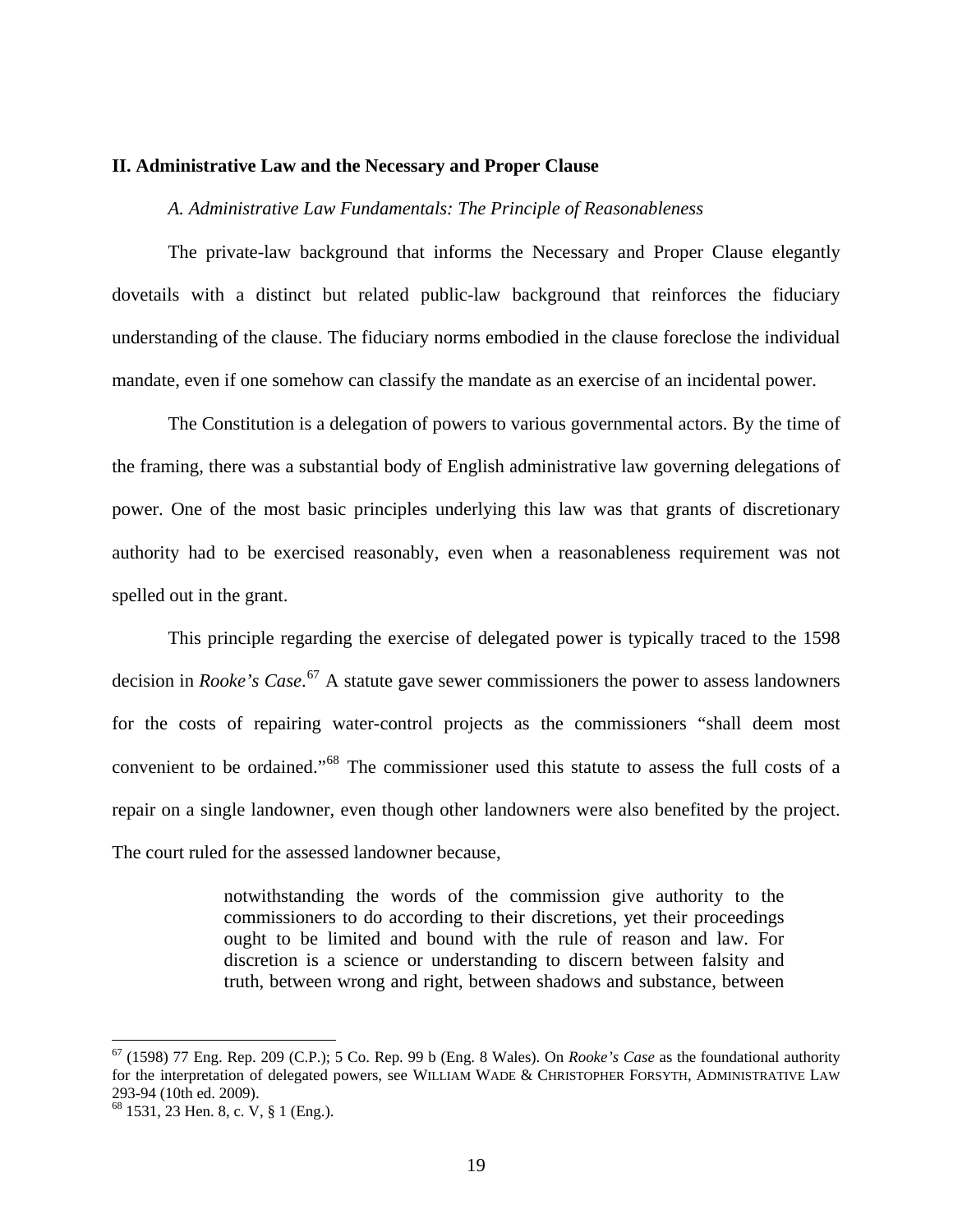equity and colourable glosses and pretences, and not to do according to their wills and private affections.<sup>[69](#page-20-0)</sup>

Discretion, even when textually unlimited, had to be exercised reasonably and in a disinterested and impartial fashion.

Other decisions applied a similar principle regarding exercise of even very broadly worded grants of discretion. For example, in *Keighley's Case,*[70](#page-20-1) a statute authorizing a sewer commissioner to make rules "after your own wisdoms and discretions" was held to require the agent to exercise discretion "according to law and justice."<sup>[71](#page-20-2)</sup> Other cases extended the principle beyond sewer commissions to include other delegations of power.<sup>[72](#page-20-3)</sup> This constraint on the exercise of delegated power, which in England has come to be called the *principle of reasonableness*, was firmly established as a general norm by the end of the seventeenth century.[73](#page-20-4)

The principle of reasonableness in the exercise of delegated power was reiterated on the eve of the Framing in 1773 in *Leader v. Moxon*. [74](#page-20-5) Paving commissioners, under a statute giving them power to pave or repair streets "in such manner as the commissioners shall think fit," ordered a road repair that effectively buried the doors and windows of plaintiff's house. In awarding damages to the homeowner, the court wrote that the agents "had grossly exceeded their powers, which must have a reasonable construction. Their discretion is not arbitrary, but must be limited by reason and law."[75](#page-20-6) The court explained:

<span id="page-20-0"></span><sup>69 77</sup> Eng. Rep. at 210; 5 Co. Rep. at 99 b.

<span id="page-20-1"></span><sup>70 (1609) 77</sup> Eng. Rep. 1136, 10 Co. Rep. 139 a.

<span id="page-20-2"></span><sup>71 77</sup> Eng. Rep at 1138; 10 Co. Rep. at 140 a.

<span id="page-20-3"></span><sup>72</sup> *See* Estwick v. City of London, (1647) 82 Eng. Rep. 515 (K.B.) 516; Style 42, 43 ("[W]heresoever a commissioner *or other person* has power given to do a thing at his discretion, it is to be understood of sound discretion, and according to law." (emphasis added)).

<span id="page-20-4"></span><sup>&</sup>lt;sup>73</sup> *See STANLEY DE SMITH ET AL., JUDICIAL REVIEW OF ADMINISTRATIVE ACTION 297-98 (5th ed. 1995).*  $^{74}$  (1781) 96 Eng. Rep. 546; 2 W. Bl. 924.

<span id="page-20-6"></span><span id="page-20-5"></span><sup>75 96</sup> Eng. Rep. at 546; 2 W. Bl. at 925-26.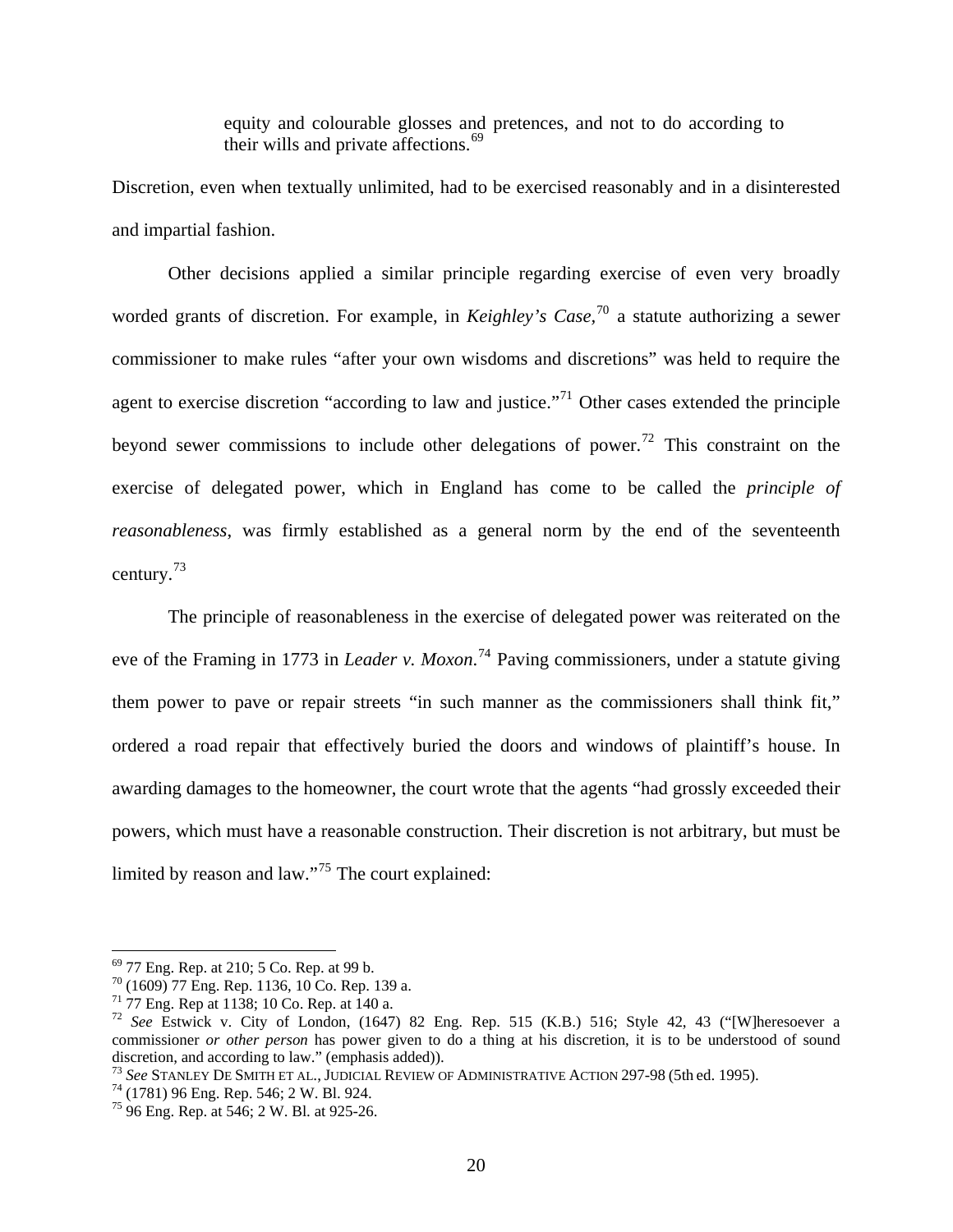[T]he Act could never intend that any of the householders should pay a rate of 1*s*. 6d. in the pound in order to have their houses buried under ground, and their windows and doors obstructed. . . . [H]ad Parliament intended to demolish or render useless some houses for the benefit or ornament of the rest, it would have given express powers for the purpose, and given an equivalent for the loss that individuals might have sustained thereby.[76](#page-21-0)

The constraints on government discretion were simply part of what it meant to exercise delegated public power. Accordingly, when the Federal Constitution vested "executive Power" in the President<sup>[77](#page-21-1)</sup> and "judicial Power" in the federal courts,<sup>[78](#page-21-2)</sup> those grants of power carried with them the principle of reasonableness as an implication.<sup>[79](#page-21-3)</sup>

The Necessary and Proper Clause is, inter alia, a textual vehicle for making clear that the principle of reasonableness also applies to Congress's powers. While it is possible that such a conclusion would follow even in the absence of clause, $80$  the text of the Necessary and Proper Clause removes all doubt. It was not open to a drafter in the late eighteenth century simply to say that "the principle of reasonableness shall apply to Congress," because the label "the principle of reasonableness" did not then exist; the use of the term "reasonableness" did not become prominent until relatively recently.<sup>[81](#page-21-5)</sup> Nor was the doctrine generally described by any other readily identifiable label. The contours of the doctrine, however, were very well described by the

<span id="page-21-0"></span><sup>&</sup>lt;sup>76</sup> 96 Eng. Rep. at 546-47; 2 W. Bl. at 926.<br><sup>77</sup> U.S. CONST. art. II, § 1, cl. 1.

<span id="page-21-3"></span><span id="page-21-2"></span><span id="page-21-1"></span><sup>&</sup>lt;sup>78</sup> *Id.* art. III, § 1.<br><sup>79</sup> For a detailed discussion of this point, see Gary Lawson & Guy I. Seidman, *Necessity, Propriety, and Reasonableness*, in ORIGINS, *supra* note 9, at 120, 129-33.<br><sup>80</sup> Because the principle of reasonableness in England was an assumption (though possibly a fictitious one) about the

<span id="page-21-4"></span>intentions of Parliament in granting power to executive and judicial agents, the principle did not apply to Parliament. One could account for Parliament's exemption from the principle of reasonableness in either of two conceptually different ways: (1) because Parliament did not exercise delegated power, or (2) because Parliament exercised *legislative* power and the principle of reasonableness applied only to executive and judicial power. If the reason for not applying the principle to Parliament was that Parliament did not exercise delegated power, then the principle of reasonableness would apply of its own force to Congress, because Congress under the Constitution, unlike Parliament, does in fact exercise only delegated power. But if the reason for non-application was that the principle did not reach legislative power as such, then the principle of reasonableness might only apply to Congress if there was some specific textual indication that it did so.

<span id="page-21-5"></span><sup>81</sup> *See* WADE & FORSYTH, *supra* note 67, at 295.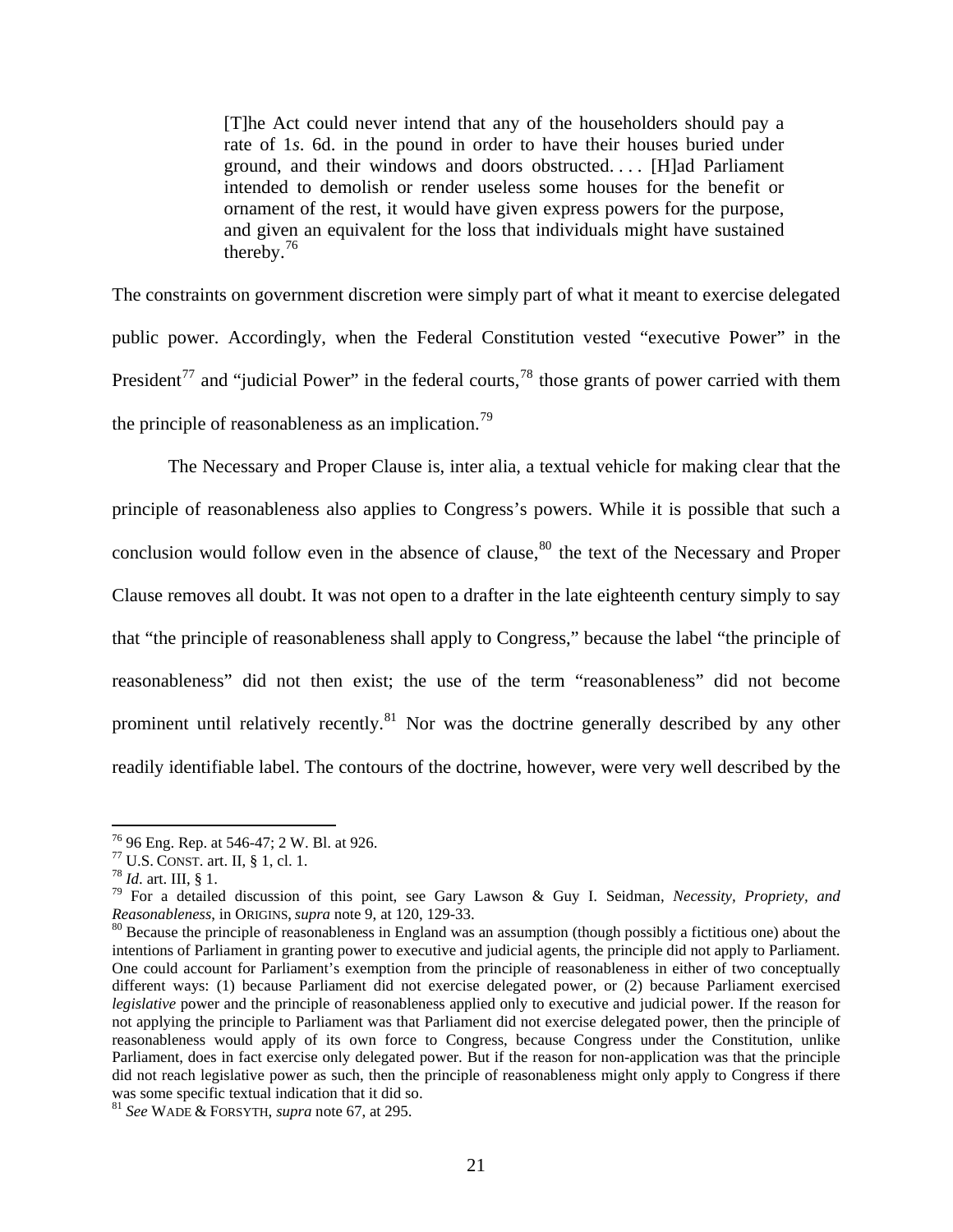phrase "necessary and proper for carrying into Execution."[82](#page-22-0) The case law through the eighteenth century applying what later came to be called the principle of reasonableness established that discretion in governmental actors must be exercised impartially (*Rooke's Case; Keighley's Case*), with attention to causal efficacy (*Keighley's Case*), in a measured and proportionate fashion (*Leader v. Moxon*), and with regard for the rights of affected subjects (*Leader v. Moxon*).[83](#page-22-1) Those requirements for governmental action are well encapsulated by a provision stating that laws for executing powers must be "necessary and proper." In particular, the word "necessary" is a good way to describe fiduciary norms of efficacy and proportionality, while the word "proper" is a good way to describe fiduciary norms of impartiality, regard for rights, and adherence to jurisdictional limits.<sup>84</sup>

### *B. Administrative Law Applications: Mandates and Monopolies*

One of the most basic fiduciary norms is the obligation to treat all principals with presumptive equality when there is more than one principal. $85$  In pre-founding times, the principle had full application to public as well as private fiduciaries. In *Keighley's Case*, for instance, the sewer commissioners could not impose the full costs of projects or repairs on only some of the affected landowners, even when the governing statutes seemed to provide that discretion. Nor under *Leader v. Moxon* could the paving commissioners repair a road by burying

<span id="page-22-1"></span><span id="page-22-0"></span><sup>&</sup>lt;sup>82</sup> U.S. CONST. art. I, § 8, cl. 18.<br><sup>83</sup> *See* Lawson & Seidman, *supra* note 79, at 137-41 (elaborating the substantive requirements of reasonableness contained in these cases).<br><sup>84</sup> See id. at 142-43.

<span id="page-22-2"></span><sup>&</sup>lt;sup>85</sup> *See* Natelson, *supra* note 14, at 59-60; *e.g., id.* at 59 ("In the absence of a specific rule to the contrary ... the common law courts favored impartiality among members of the same class. The bias of the High Court of Chancery—the source of most fiduciary law—toward impartiality was even stronger. In the absence of institutions to the contrary, the chancellor required fiduciaries who represented more than one beneficiary to treat them all fairly.").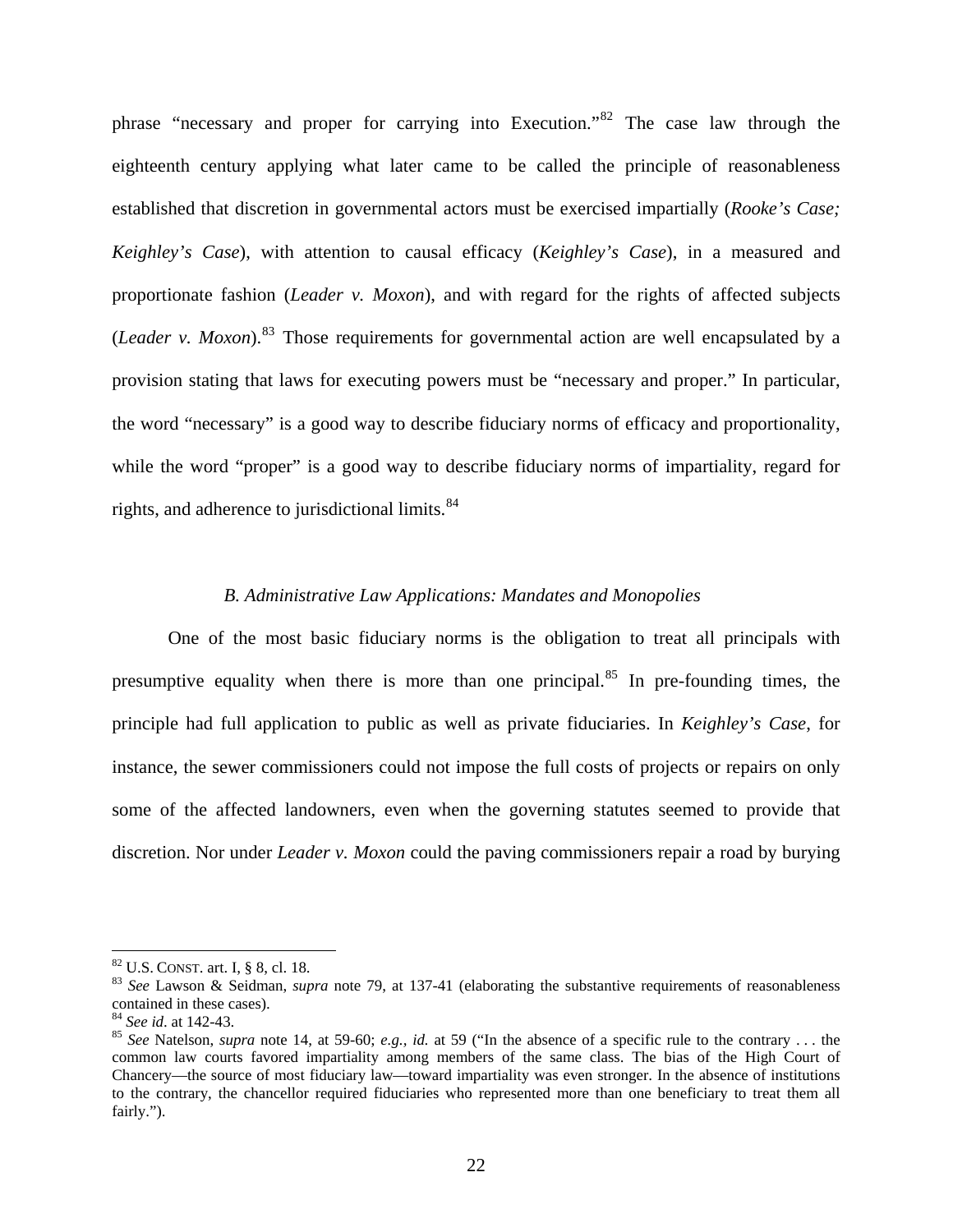one person's house. Discretionary authority had to be exercised with an eye towards the interests of *all* affected persons.

The individual mandate is precisely what the principle of reasonableness was designed to prevent. The purpose of the individual mandate is to force people who choose not to buy a particular type of insurance from government-favored oligopolists to buy the unwanted product in order to subsidize other people.<sup>[86](#page-23-0)</sup> It is analogous to, for example, compelling physicians,

<span id="page-23-0"></span><sup>&</sup>lt;sup>86</sup> Notwithstanding the theatrical invective regarding large health insurance companies, the PPACA's individual mandate was supported by those companies, who understandably relished the prospect of millions of additional customers forced to buy expensive versions of their products. *See, e.g.*, Brief for America's Health Insurance Plans as Amicus Curiae in Support of Neither Party, Virginia *ex rel.* Cuccinelli v. Sebelius, 728 F. Supp. 2d 768 (E.D. Va. 2010) (defending the individual mandate); *Insurance Industry Weighs In on Debate About Health Insurance Mandate*, INSIDE CMS (Nov. 27, 2008), 2008 WLNR 22809243 (noting that America's Health Insurance Plans and Blue Cross Blue Shield Association endorsed federal health care legislation to provide universal coverage, provided that the government mandated that all Americans acquire health insurance); Janet Adamy, *Despite Making Concessions, Insurers Face Renewed Attacks*, WALL ST. J., July 30, 2009, http://online.wsj.com/article/SB124891353497192109.html ("Health insurers are facing renewed fire from President Barack Obama and Democrats, but are still mostly on board with the president's effort to overhaul the U.S. healthcare system. . . . [I]nsurers still have much to gain from an overhaul because they could get millions of new customers."); John Stossel, *Big Business Goes Big for Health Care Reform: Why Drug Companies and Insurance Providers Are Backing ObamaCare*, REASON.COM, Aug. 13, 2009, http://reason.com/archives/2009/08/13/bigbusiness-goes-big-for-heal; *cf.* Sherry A. Glied, *Universal Coverage One Head at a Time: The Risks and Benefits of Individual Health Insurance Mandates*, 358 NEW ENG. J. MED. 1540, 1542 (2008) ("The relative invisibility of the mandate 'tax' may make it easier for special interests to achieve their goals. The mandate, then, would become a means through which special interests use government to force transfers of funds from consumers to the health care sector.").

Koppelman characterizes all persons who do not wish to spend their own money on unwanted expensive products from the Big Insurance oligopoly as "free riders." Koppelman, *supra* note 1, at 6. Not so. Many persons who reject the Big Insurance mandate pay for their own medical expenses out of pocket. *Cf.* Jonathan Gruber & David Rodriguez, *How Much Uncompensated Care Do Doctors Provide?* 26 J. HEALTH ECON. 1151, 1164 tbl.5 (2007) (reporting that 46% to 64% of uninsured patients who visited doctors in dataset paid *more* than insured patients paid for similar services). Others choose alternative therapies not included in the medical-industrial complex services covered by the oligopolists. *See* Curt Levey & Jim Turner, *Reform Threatens Alternative Medicine*, REAL CLEAR POLITICS, Mar. 17, 2010, http://www.realclearpolitics.com/articles/2010/03/17/ reform\_threatens\_alternative\_medicine\_104797.html. Still others decline medical treatment for religious reasons, but they do not belong to the religious cooperative health associations to which the PPACA grants an exemption. *See* Brief of Appellants at 10-11, Liberty Univ. v. Geithner, No. 10-2347 (4th Cir. filed Jan. 14, 2011**)**, *available at*  http://www.liberty.edu/media/9980/attachments/brief\_healthcare\_%20opening\_appeal\_addendum\_011411.pdf.

Koppelman also asserts that "unless the free riders are brought into the system, there is no way to insure everyone else." Koppelman, *supra* note 1, at 6. To the contrary, federal programs such as Medicare and Medicaid provide medical treatment to all eligible persons who want it, without mandating participation by eligible people who do not. As long as *Helvering v. Davis*, 301 U.S. 619 (1937), remains good law, those programs can be expanded to cover anyone else Congress wants to cover.

Despite a common myth, non-indigent "free riders" cannot avail themselves to free emergency room treatment. Federal law does require immediate emergency room treatment of uninsured people with actual emergencies, Emergency Medical Treatment and Active Labor Act (EMTALA), 42 U.S.C. § 1395dd (2006), but if such persons have the means to pay, hospitals can and do bill them for services. Indeed, such persons end up paying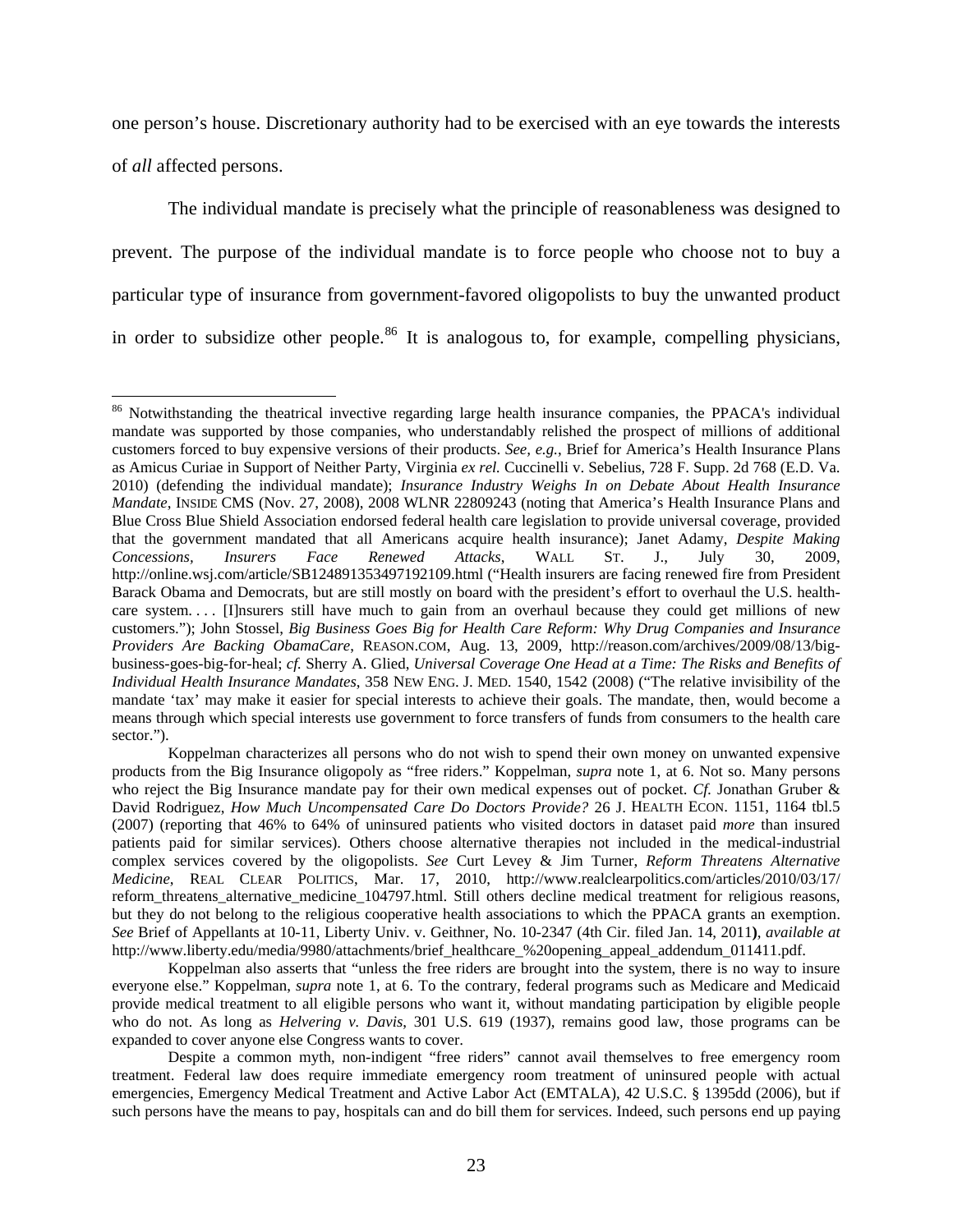under penalty of fine, to devote fifteen hours per week to providing health care to favored individuals. It is also analogous to relieving distress in the automobile industry by compelling citizens to buy cars. Congress cannot use the Necessary and Proper Clause to force one class of citizens to buy a product to help others.

Although the individual mandate is unprecedented, the Founders were familiar with a related, although less intrusive, commercial regulation: the government-chartered monopoly. When the government chartered a monopoly, it limited the market to one provider—although unlike under the individual mandate, citizens remained free to choose not to purchase goods or services from the monopolist. Grants of monopolies were unpopular, since by erecting a system of commercial favoritism they violated the government's fiduciary obligation to treat citizens impartially, and they were held to violate common law.<sup>[87](#page-24-0)</sup>

<u> 1989 - Andrea Santa Andrea Andrea Andrea Andrea Andrea Andrea Andrea Andrea Andrea Andrea Andrea Andrea Andr</u>

more than the discounted prices negotiated by insurance companies, so the premium emergency room prices paid by most uninsured patients more than cover the cost of treating uninsured people who cannot pay. *See* Gruber & Rodriguez, *supra*, at 1159 ("45-59% of physicians . . . collect more, on average, from their uninsured patients than from their insured patients. Indeed, 12-14% of physicians found their uninsured patients more than twice as profitable as their insured patients . . . ."). The persons who are unable to pay remain free riders with or without the PPACA; someone else pays for their medical treatment.

The PPACA provides its free (or nearly free) rides by forcing other people to buy oligopoly health insurance at prices higher than would be charged in a competitive market in which people buy insurance based on their own preferences and personal conditions. *See An Analysis of Health Insurance Premiums Under the Patient Protection and Affordable Care Act*, CONGRESSIONAL BUDGET OFFICE (Nov. 30, 2009), *available at* http://www.cbo.gov/ftpdocs/107xx/doc10781/11-30-Premiums.pdf (suggesting that PPACA will cause a rise of 10 to 13 percent in non-group health insurance premiums for persons who are not subsidized). It is often claimed that non-emergency visits to emergency rooms by the uninsured are a major problem driving up health care costs. For example, on June 11, 2009, President Obama stated that "the average family pays a thousand dollars in extra premiums to pay for people going to the emergency room who don't have health insurance." Remarks at a Townhall Meeting and a Question-and-Answer Session in Green Bay, Wisconsin, DAILY COMP. PRES. DOC. (June 11, 2009), 2009 WLNR 12408951. If so, the PPACA is not the solution. The Massachusetts system on which the PPACA is based caused a decline of less than two percent in low-severity visits to emergency rooms by publicly subsidized or uninsured patients. Peter B. Smulowitz et al., *Emergency Department Utilization After the Implementation of Massachusetts Health Care Reform*, 58 ANNALS EMERGENCY MED. 225, 229 (2011), *available at* http://download.journals.elsevierhealth.com/pdfs/journals/0196-0644/PIIS0196064411001338.pdf**.** 87 Case of Monopolies, (1603) 77 Eng. Rep. (Q.B.) 1260; 11 Co. Rep. 84 b. As Madison put it, "[w]ith regard to

<span id="page-24-0"></span>monopolies they are justly classified among the greatest nuisances in Government." Letter from James Madison to Thomas Jefferson (Oct. 17, 1788), *in* 14 THE PAPERS OF THOMAS JEFFERSON 21 (Julian P. Boyd ed., 1958). Jefferson agreed. *See* Letter from Thomas Jefferson to James Madison (July 31, 1788), in 7 THE WRITINGS OF THOMAS JEFFERSON 98 (Albert Ellery Bergh ed., 1907). Several state ratifying conventions proposed that the Constitution be amended to prohibit the grant of a commercial monopoly. HERMAN V. AMES, THE PROPOSED AMENDMENTS TO THE CONSTITUTION OF THE UNITED STATES DURING THE FIRST CENTURY OF ITS HISTORY 255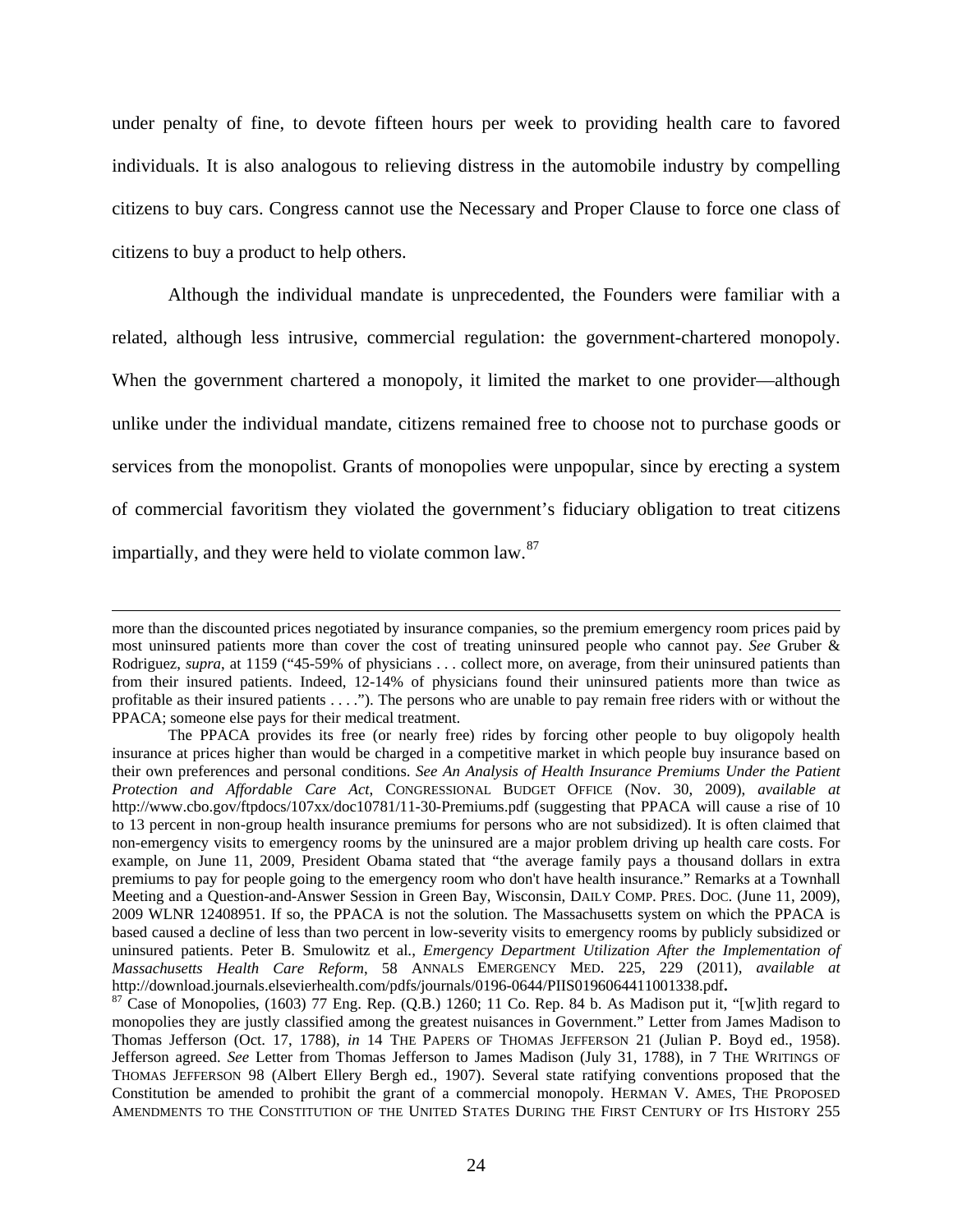During the ratification debates, there were many Anti-Federalists who warned that the new government would be able to create monopolies.<sup>[88](#page-25-0)</sup> Not one Federalist claimed that Congress would have such a power, except for the textual, and obviously limited, examples of patents and copyrights. Instead, the Constitution's advocates asserted that any law creating a monopoly would be invalid as "improper" under the Necessary and Proper Clause. As a Federalist writer calling himself the "Impartial Citizen" pointed out:

> In this case, the laws which Congress can make . . . must not only be *necessary*, but *proper*—So that if those powers cannot be executed without the aid of a law<sup>[]</sup> granting commercial monopolies . . . such a law would be manifestly *not proper*, it would not be warranted by this clause, without absolutely departing from the usual acceptation of words.<sup>[89](#page-25-1)</sup>

The conclusion is clear: if a commercial monopoly—which citizens may avoid by not purchasing the product monopolized—is constitutionally void as "improper," then far more "improper" is a mandate for the benefit of political favorites, which none but other political favorites may avoid. $90$ 

## **Conclusion**

In sum, the individual mandate of the PPACA cannot be justified under the Necessary and Proper Clause. The original meaning of the Clause shows that it can, at most, be used to recognize an "incidental" power—that is, a power which is "less worthy" than the expressly

<u> 1989 - Andrea Santa Andrea Andrea Andrea Andrea Andrea Andrea Andrea Andrea Andrea Andrea Andrea Andrea Andr</u>

<sup>(1897); 2</sup> ELLIOT'S DEBATES, *supra* note 8, at 177; *see also* Brandon Grzandziel, *A New Argument for Fair Use Under the Digital Millennium Copyright Act*, 16 U. MIAMI BUS. L. REV. 171, 177-81 (2008) (discussing early American copyright law).

<span id="page-25-0"></span><sup>88</sup> *See, e.g.*, ELLIOT'S DEBATES, *supra* note 8, at 177 (proposing an amendment that "Congress erect no company with exclusive advantages of commerce").

<span id="page-25-1"></span><sup>89</sup> *An Impartial Citizen V*, PETERSBURG VA. GAZETTE, Feb. 28, 1788, *reprinted in* 8 THE DOCUMENTARY HISTORY OF THE RATIFICATION OF THE CONSTITUTION 428, 431 (John P. Kaminski & Gaspare J. Saladino eds., 1988).

<span id="page-25-2"></span> $90$  This immediately raises the question how far this principle of public impartiality extends. Does the principle of reasonableness impose on Congress—and on the President and the federal courts as well—something resembling a general federal "equal protection" doctrine that extends far beyond the specific case of the individual mandate? Professor Lawson thinks that the answer is yes and is currently working on a project developing that answer.